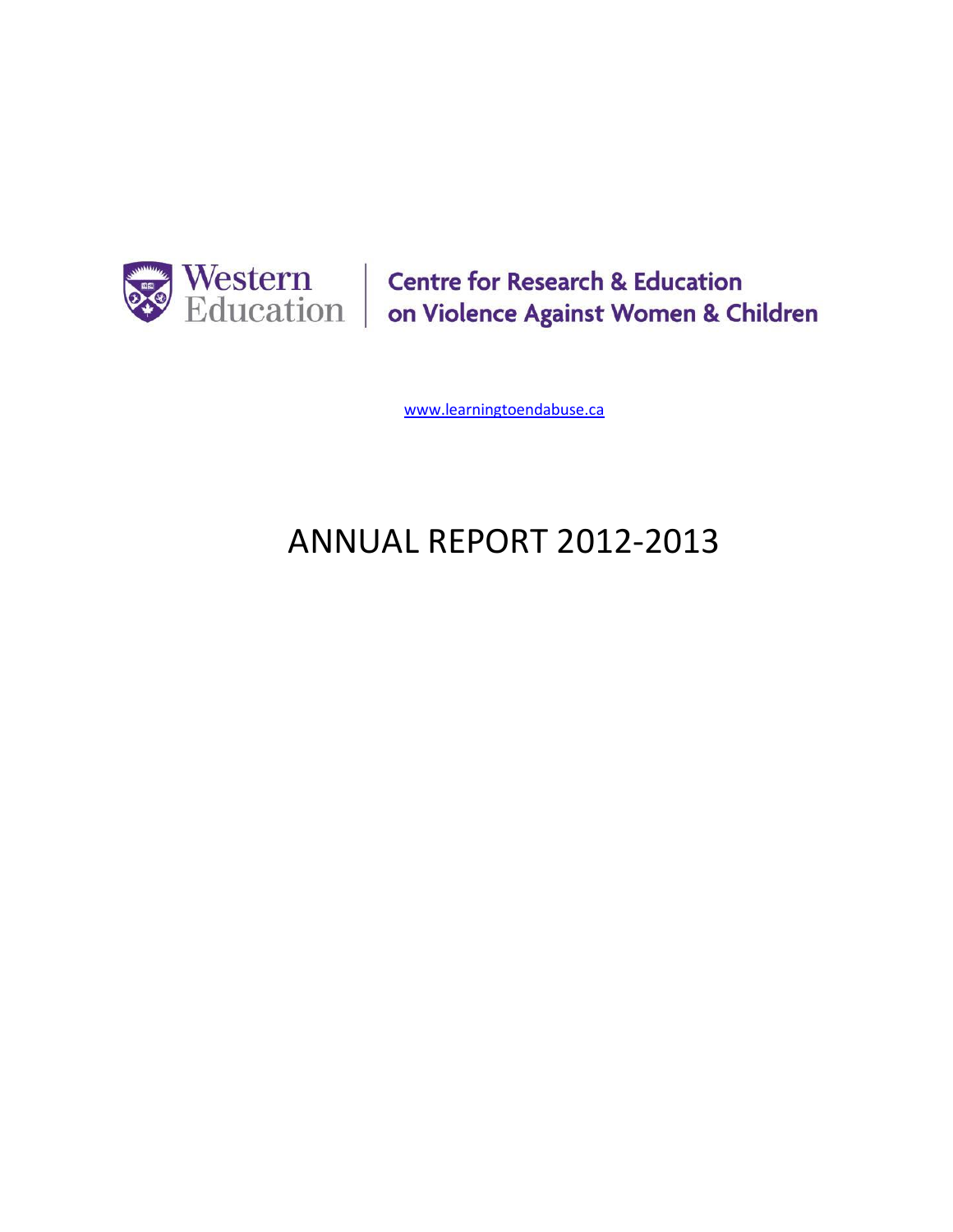## **Contents**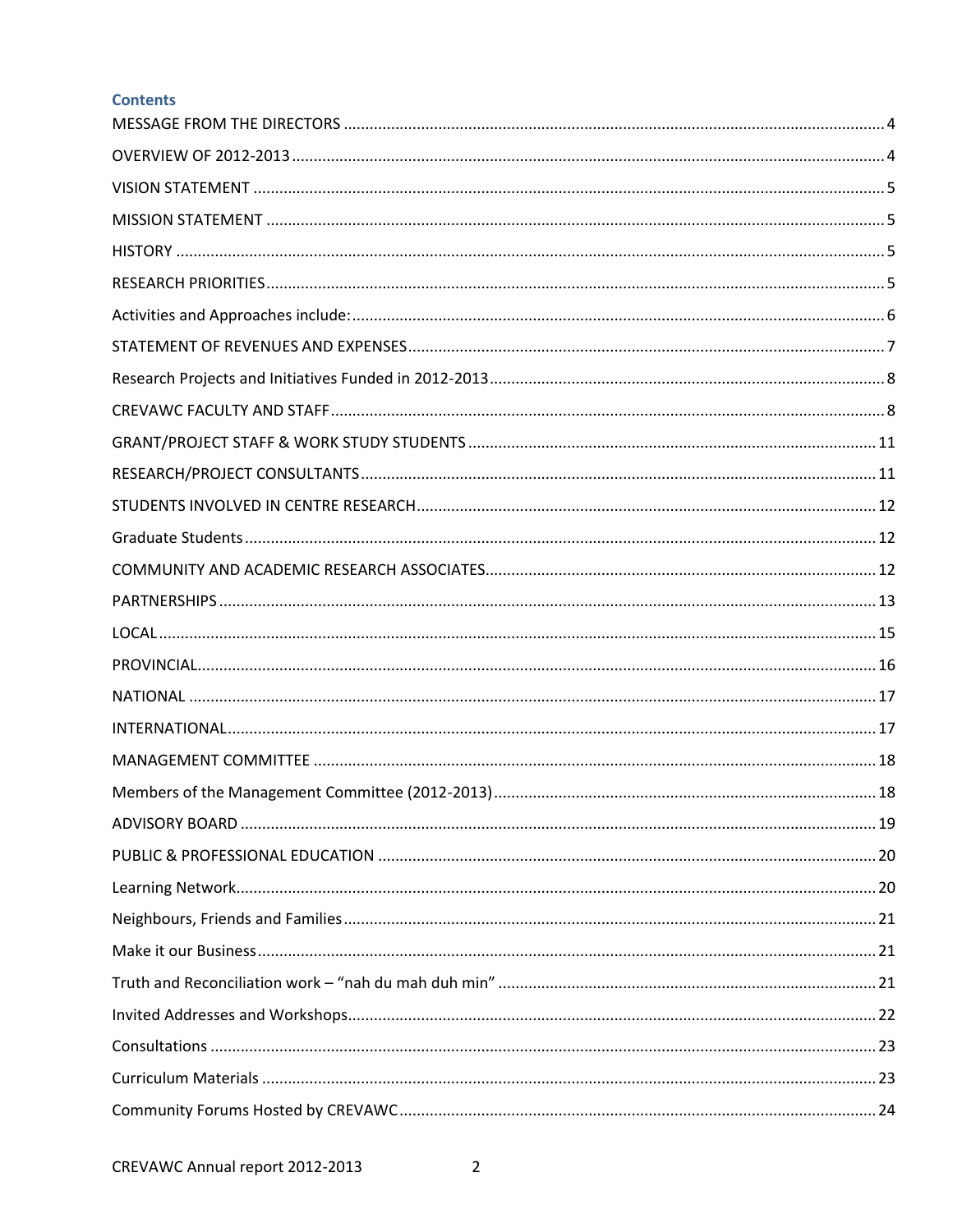| Scotiabank Student Research Assistant Awards for Studies in Violence against Women and Children27 |  |
|---------------------------------------------------------------------------------------------------|--|
|                                                                                                   |  |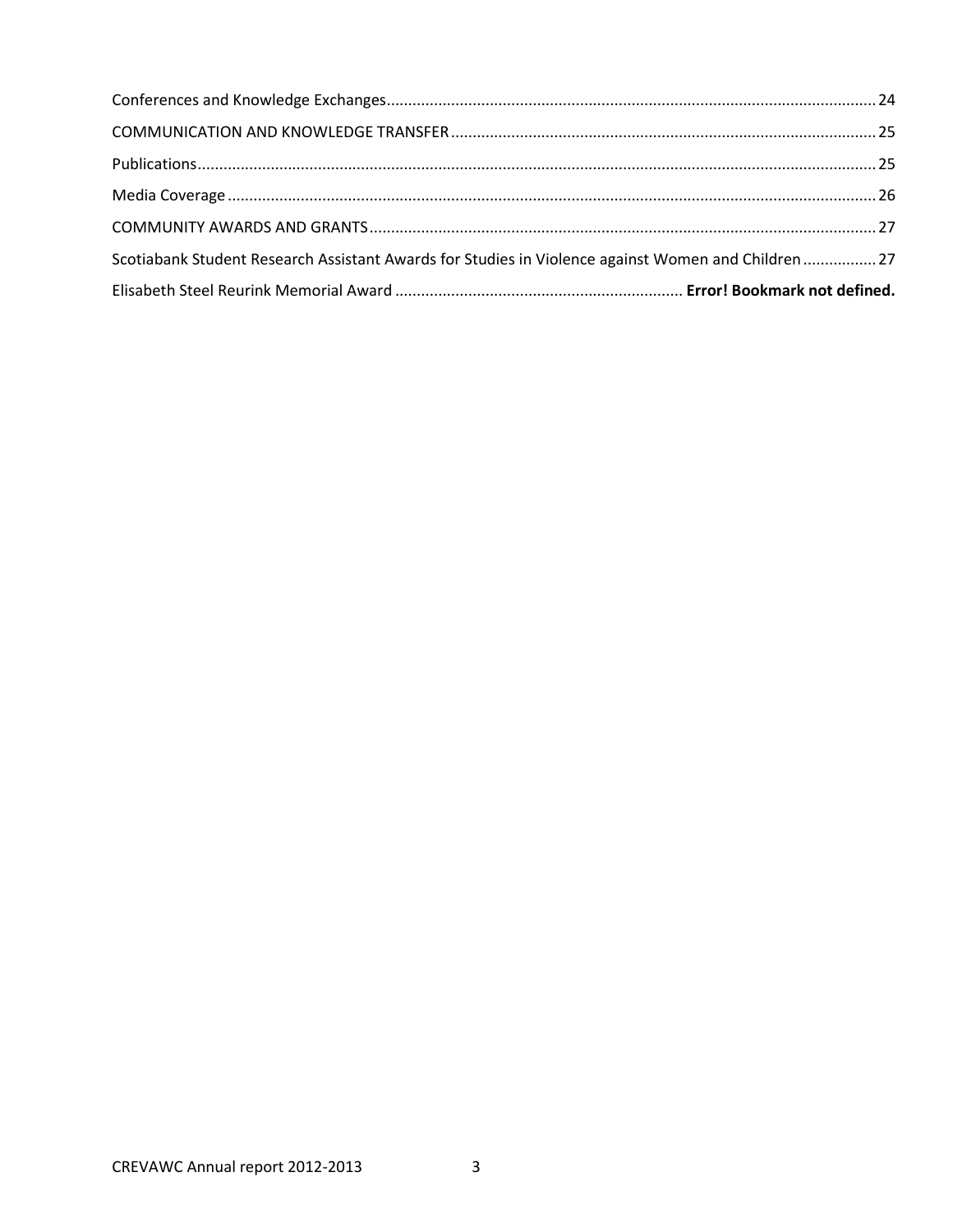#### <span id="page-3-0"></span>**MESSAGE FROM THE DIRECTORS**

Our 21<sup>st</sup> year of operation featured a number of activities and projects that continue to position the Centre as a leader in education and research on violence against women and children. As a result of rebranding initiatives, we launched a new website and adopted a new logo in collaboration with the new name and look of Western University. Our new tag line and URL for the centre is [www.learningtoendabuse.ca](http://www.learningtoendabuse.ca/) We are pleased with the new look for the website and its enhanced features. Additionally, CREVAWC has moved into the world of social media through Twitter and Facebook. This is an exciting way to disseminate knowledge and keep our followers abreast of new research and community initiatives.

All our efforts remain focused on the same vision: a commitment to the development and application of knowledge on the prevention of violence against women and children and vulnerable adults through the promotion of innovation, collaborative relationships, and equality. This annual report highlights our efforts in 2012-2013 as reflected in various activities, grants and publications. We acknowledge the support of our partners, management committee, advisory committee, research associates, funders, and our extended family in the Faculty of Education. As Centre Directors, we appreciate the generous support of Western University that has made our Centre sustainable and a model for similar centres around the world.

B.J. MacLuarrie

Peter Jaffe **Barb MacQuarrie** Linda Baker Academic Director **Community Director** Community Director **Learning Director** 

Linda Pher

#### <span id="page-3-1"></span>**OVERVIEW OF 2012-2013**

The Centre is committed to research and education activities directed at preventing violence against women and children and vulnerable adults in our community, provincially, nationally and internationally. Our current research activities and projects this year have focused on threat assessment and risk management activities; prevention of violence in schools, workplaces and communities; and prevention of domestic homicides. The Learning Network is an exciting new initiative which has enhanced the profile of the centre and the issue of violence against women in the province of Ontario extensively. This work is well supported and recognized within our immediate community, provincially and nationally. We continue to explore the impact of childhood and adult trauma as well as the health care and justice system response to abuse in collaboration with our Canadian partners. We continue to support undergraduate and graduate students in their research. The report that follows details our research and education efforts. Some of the highlights in 2012-2013 include the following:

- 3 new grants representing an investment of \$201,000
- 2 provincial conferences that brought academics and professionals from multiple disciplines and systems to address human trafficking, and domestic violence risk assessment and management
- A national conference on workplace violence featuring speakers from Canada, Australia and United States
- 8 community forums for Western faculty, students and community agencies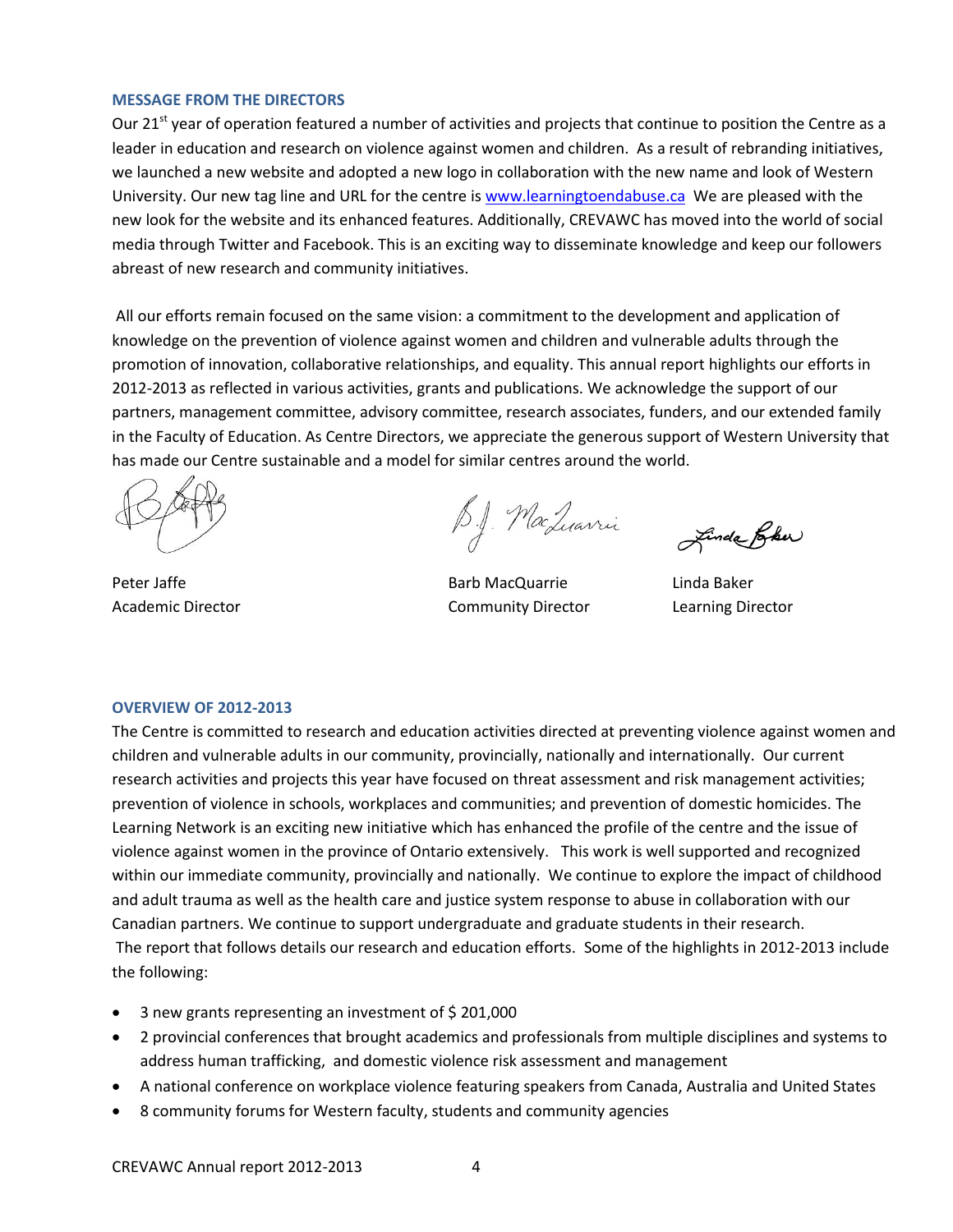- presentations in other communities
- 10 television, radio and newspaper interviews
- Engagement of over 800 undergraduate students and 25 graduate students from Education and Health Sciences on emerging issues in research and practice on violence against women & children

#### <span id="page-4-0"></span>**VISION STATEMENT**

The Centre is committed to the development and application of knowledge on the prevention of violence against women and children through the promotion of innovation, collaborative relationships, and equality.

## <span id="page-4-1"></span>**MISSION STATEMENT**

We facilitate the collaboration of individuals, groups and institutions representing the diversity of the community to pursue research questions and training opportunities to understand and prevent violence and abuse. We serve local, national and international communities by producing useful information and tools to assist in the daily work to prevent and stop violence towards women and children and vulnerable adults.

#### <span id="page-4-2"></span>**HISTORY**

The Centre for Research & Education on Violence against Women and Children (CREVAWC) was founded in 1992 as a collaborative venture between The University of Western Ontario, Fanshawe College and the London Coordinating Committee to End Women Abuse (a large organization comprised of violence against women service providers).The Centre was established in response to a federal study on the problem of violence against women, triggered by the 1989 murder of 14 women at École Polytechnique in Montreal. The Centre found a home in the Faculty of Education at Western University in 2002. We value our partners across the globe and across Canada as well as the essential work of our local community agencies.

## <span id="page-4-3"></span>**RESEARCH PRIORITIES**

The Centre initiates and seeks funding for projects relating to the following themes:

- Healthy relationships
- Violence and its impact on health and well being
- Gender inequality and its interactions with:
	- o Racism
	- o Ableism
	- o Homophobia
	- o Classism
	- o Ageism
	- o or other forms of social exclusion

The Centre conducts research and education that is relevant to practice, policy development and legislative reform:

- Families and intimate relationships
- Justice systems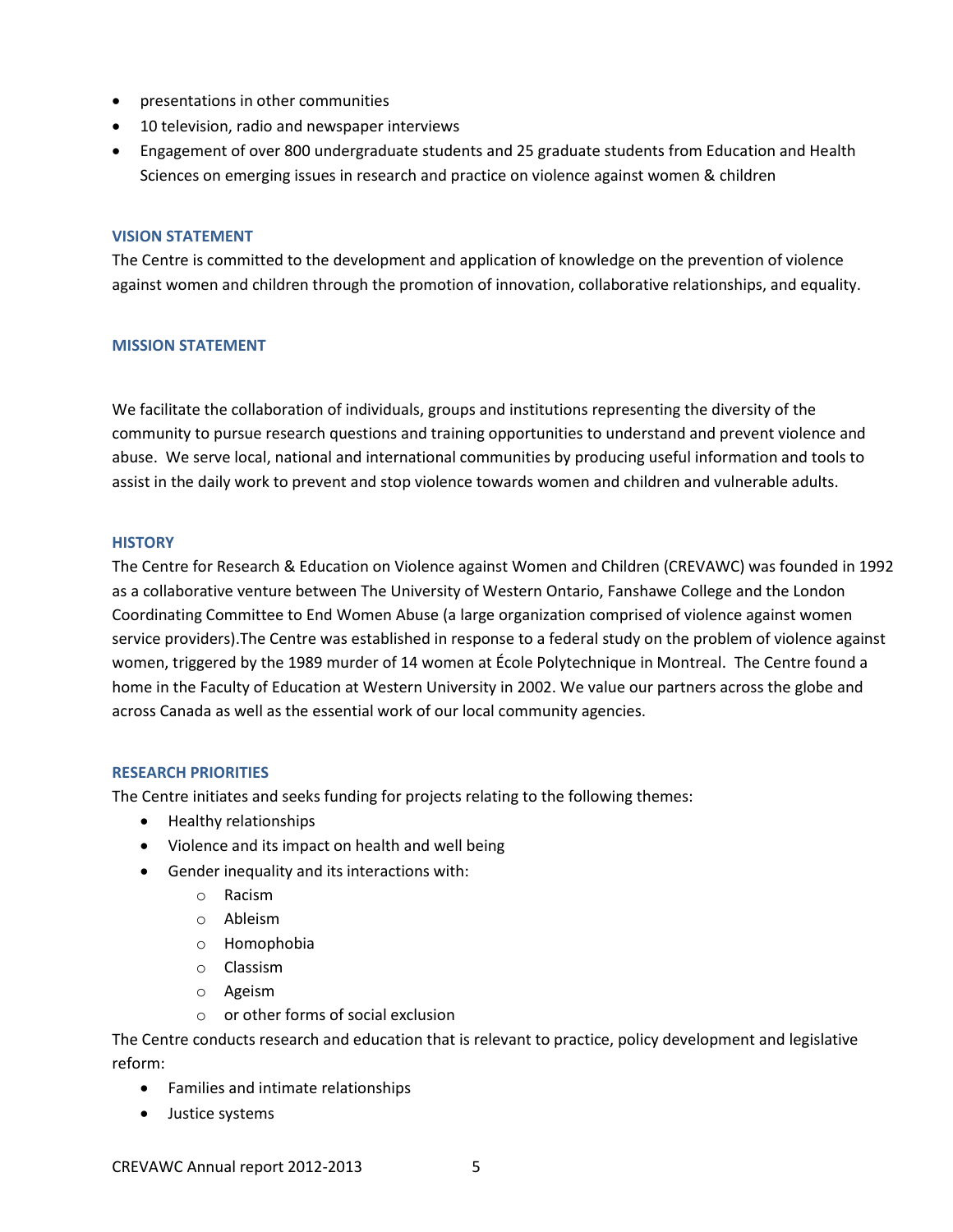- Educational systems
- Health and mental health care systems
- Social service systems
- Workplaces
- Communities and community institutions
- Anti-violence agencies

## <span id="page-5-0"></span>**Activities and Approaches include:**

## Research:

- Participatory approaches
- Diverse research methodologies, including qualitative and quantitative designs
- Program development and evaluation
- Identification of emerging issues and important debates
- Interdisciplinary collaboration among community and academic researchers
- Dissemination of research findings: locally, provincially, nationally, internationally

## Education:

- Public awareness
- Professional development
- Multidisciplinary curriculum development and implementation for undergraduate, graduate, and professional programs

## Community Development:

- To build capacity for the development and implementation of anti-violence initiatives
- To support community-based programs
- To promote promising practices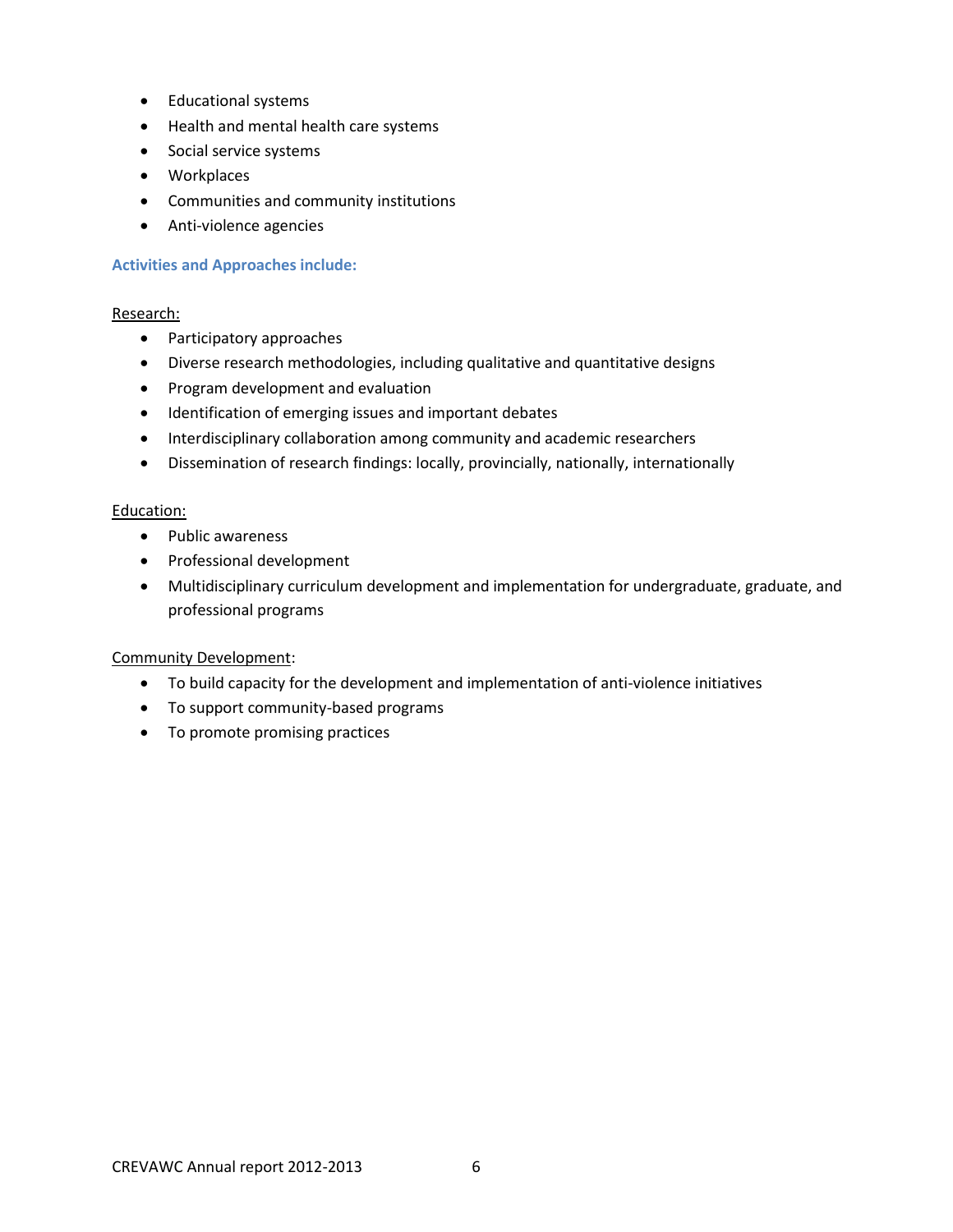#### <span id="page-6-0"></span>**STATEMENT OF REVENUES AND EXPENSES**

# **STATEMENT OF REVENUE AND EXPENSES: OPERATING ACCOUNT**

**2012-2013** as of April 30, 2013

| Revenue:                    |         |
|-----------------------------|---------|
| Transfer from UWO           | 55,000  |
| Donations/gifts             | 1,314   |
| Contracts                   | 95,676  |
| Recoveries Salaries & Exp   | 260,565 |
|                             |         |
| <b>Total Revenues:</b>      | 412,556 |
|                             |         |
| <b>Expenses:</b>            |         |
| Salaries & Benefits         | 269,892 |
| <b>Consulting Service</b>   | 11,808  |
| Travel                      | 12,999  |
| <b>Supplies</b>             | 35,437  |
|                             |         |
| <b>Total Expenses:</b>      | 330,136 |
|                             |         |
| Net Surplus Carried Forward | 82,420  |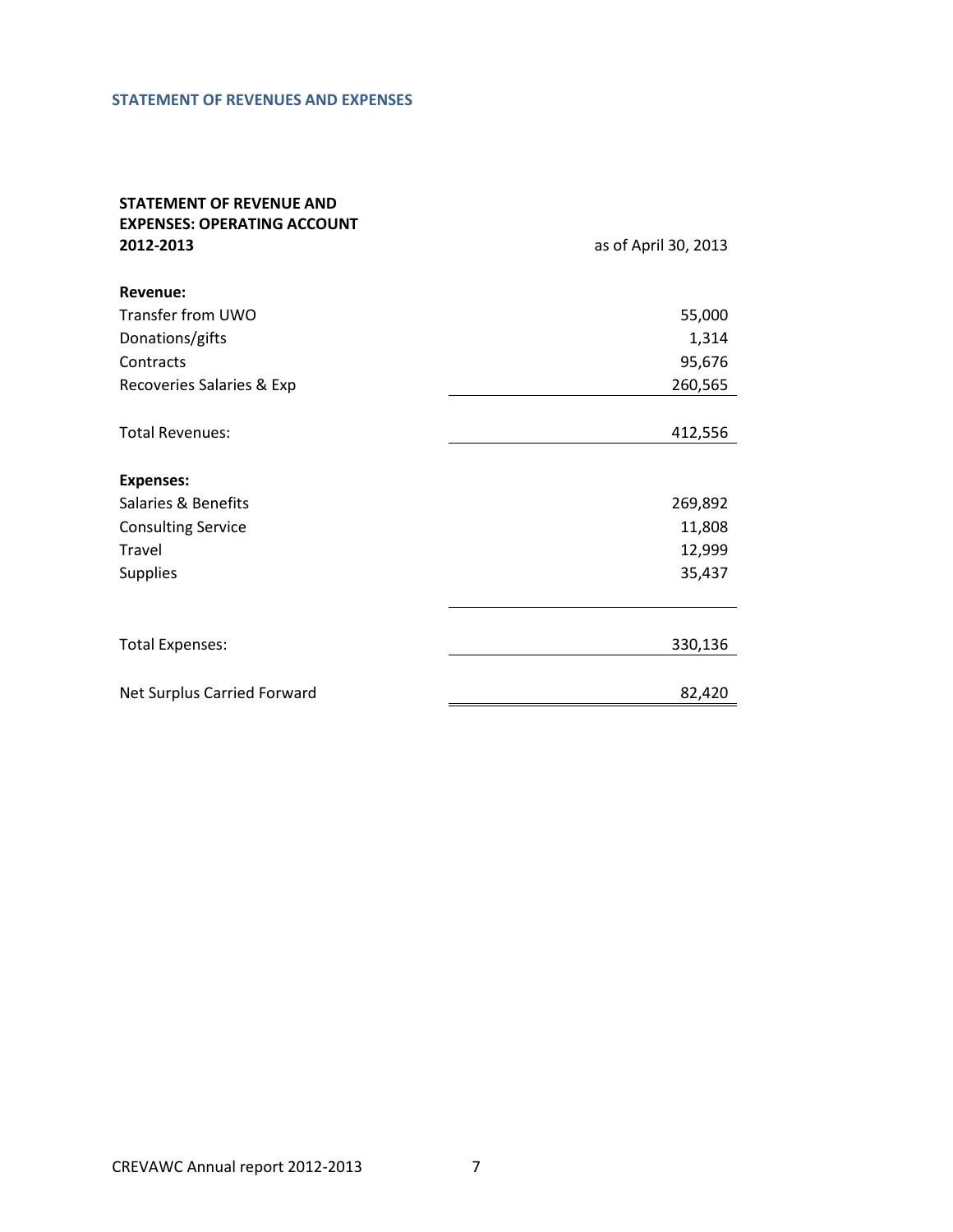#### <span id="page-7-0"></span>**Research Projects and Initiatives Funded in 2012-2013**

- Ontario Women's Directorate Sexual Violence Training \$150,000
- United Church of Canada Nah Duh Mah Duh Min \$15,000
- Canadian Women's Foundation Canadian Domestic Homicide Prevention Initiative \$36,000
- Ontario Women's Directorate Learning Network \$350,000
- Ontario Women's Directorate Neighbours Friends and Families \$200,000
- Department of Justice, Canada Knowledge Exchange on safety planning, risk assessment and risk management for victims of crime - \$147,298

#### <span id="page-7-1"></span>**CREVAWC FACULTY AND STAFF**

| <b>Academic Director</b>         |
|----------------------------------|
| <b>Community Director</b>        |
| <b>Learning Director</b>         |
| Research Scholar                 |
| Manager                          |
| Research Associate               |
| <b>Community Liaison Officer</b> |
| <b>Administrative Assistant</b>  |
| Multi-media Specialist           |
|                                  |



## **Dr. Peter Jaffe**

Peter Jaffe is a Professor in the Faculty of Education at the University of Western Ontario and the Academic Director of the Centre for Research & Education on Violence against Women & Children. He is the Director Emeritus for the Centre for Children and Families in the Justice System, a children's mental health centre specializing in issues which bring children and families into the justice system in London, Ontario. He has co-authored many books, chapters and articles related to children, families and the justice system including Children of Battered Women, Child Custody & Domestic Violence and Working Together to End Domestic Violence. He has presented workshops across the USA, Canada, Australia, New Zealand, and Europe to various groups including judges, lawyers, mental health

professionals and educators. Dr. Jaffe has been an expert witness in three Ontario inquests into domestic homicides. He is a founding member of the Chief Coroner's Domestic Violence Death Review Committee. Dr. Jaffe was awarded the 2012 Greer Memorial Award for Outstanding Contribution to Publicly Funded Education in Ontario granted by the Ontario Secondary Schools Teachers' Federation.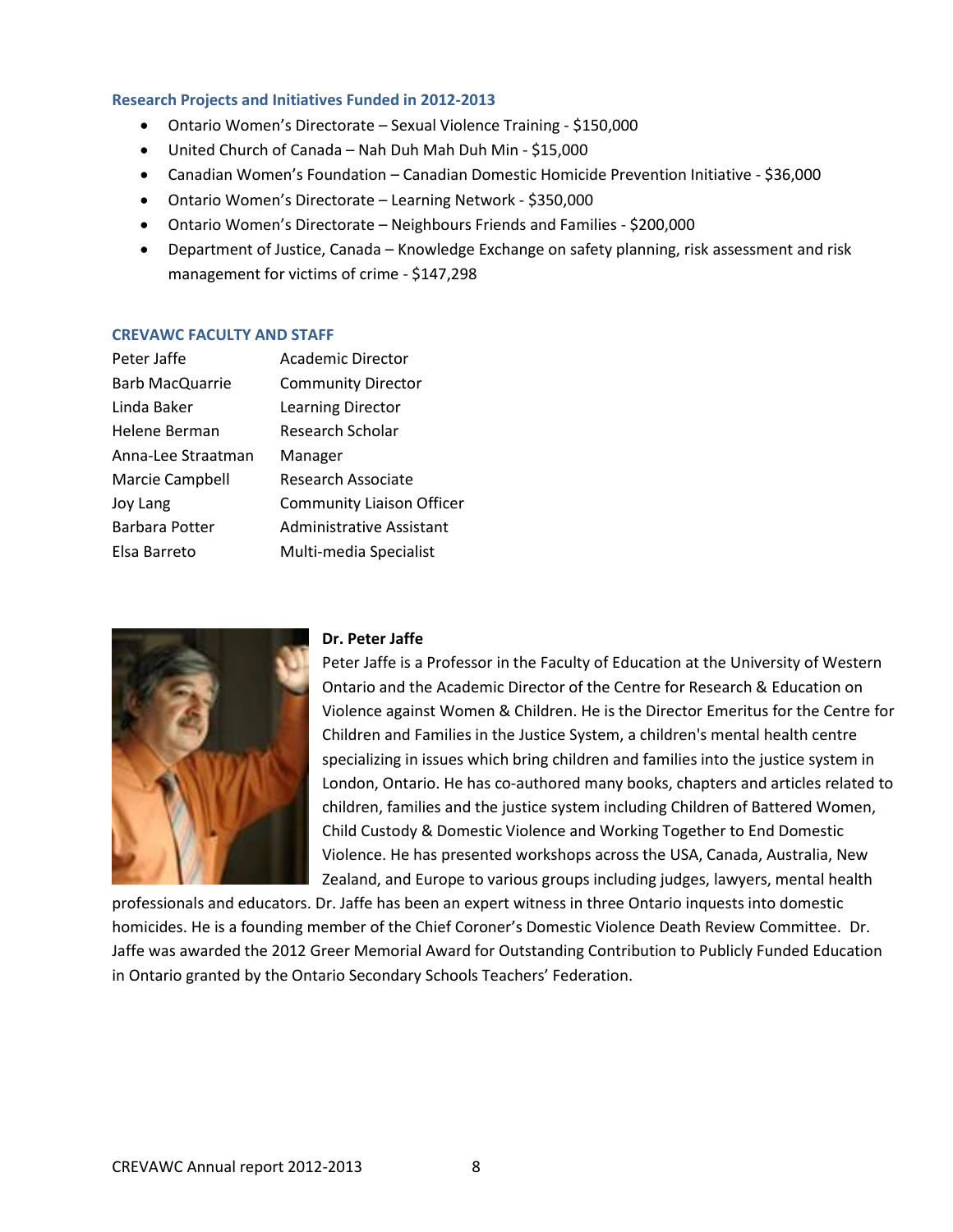

#### **Ms. Barb MacQuarrie**

Barb MacQuarrie is the Community Director of the Centre for Research & Education on Violence against Women & Children at the University of Western Ontario. She is interested in how research can inform initiatives to prevent and respond to violence against women and girls. This involves promoting collaboration between community-based professionals and advocates and academic researchers. She has co-authored publications and produced educational videos to educate about violence and abuse and to

examine strategies for addressing it. Much of her work endeavors to give voice to survivors of violence. Ms. MacQuarrie manages Neighbours, Friends and Families, the public education campaign of Ontario's Domestic Violence Action Plan. She created the Make it Our Business website which provides resources employers, supervisors and workers to prevent and address workplace domestic violence. Ms. MacQuarrie is a member of many local, provincial and national committees and is on the board of directors of the Muslim Resource Centre. She is a founding member of the local Truth and Reconciliation committee, Na Nah du mah duh win.



#### **Dr. Linda Baker**

Linda Baker started her full time position as Learning Director on November 21, 2011. She came to the Learning Network from the Centre for Children and Families in the Justice System (formerly the London Family Court Clinic), where she was the Executive Director for 10 years. She brings extensive experience in direct service provision, resource development--including online curriculum development, and facilitation/training. Dr. Baker has worked extensively in the area of children's exposure to domestic violence. She has written more than 35 program resources and training reports. Dr. Baker is a highly sought and requested speaker at conferences and workshops world-wide. She is a faculty member of the National Council of

Juvenile and Family Court Judges (United States). Dr. Baker has been a member of many local, provincial and national boards and committees.



#### **Dr. Helene Berman**

Helene Berman is a Professor in the Arthur Labatt Family School of Nursing and Associate Dean (Research) in the Faculty of Health Sciences at Western. From 2005- 2010, she held the Scotiabank Chair at the Centre for Research & Education on Violence against Women & Children. Her research has focused on violence in the lives of children and has included homeless, Aboriginal, and newcomer youth who have experienced marginalization, trauma, uprooting, and displacement. She was the Principal Investigator on two national studies examining how girls and young women are socialized to expect violence, its effects on their health, and implications for policy makers and programmers. Currently, she is leading a national CIHR-funded Team Grant titled

*Promoting Health through Collaborative Engagement with Youth: Overcoming, Resisting, and Preventing Structural Violence* [\(www.voicesagainstviolence.ca](http://www.voicesagainstviolence.ca/)). Dr. Berman's research has been funded by the Canadian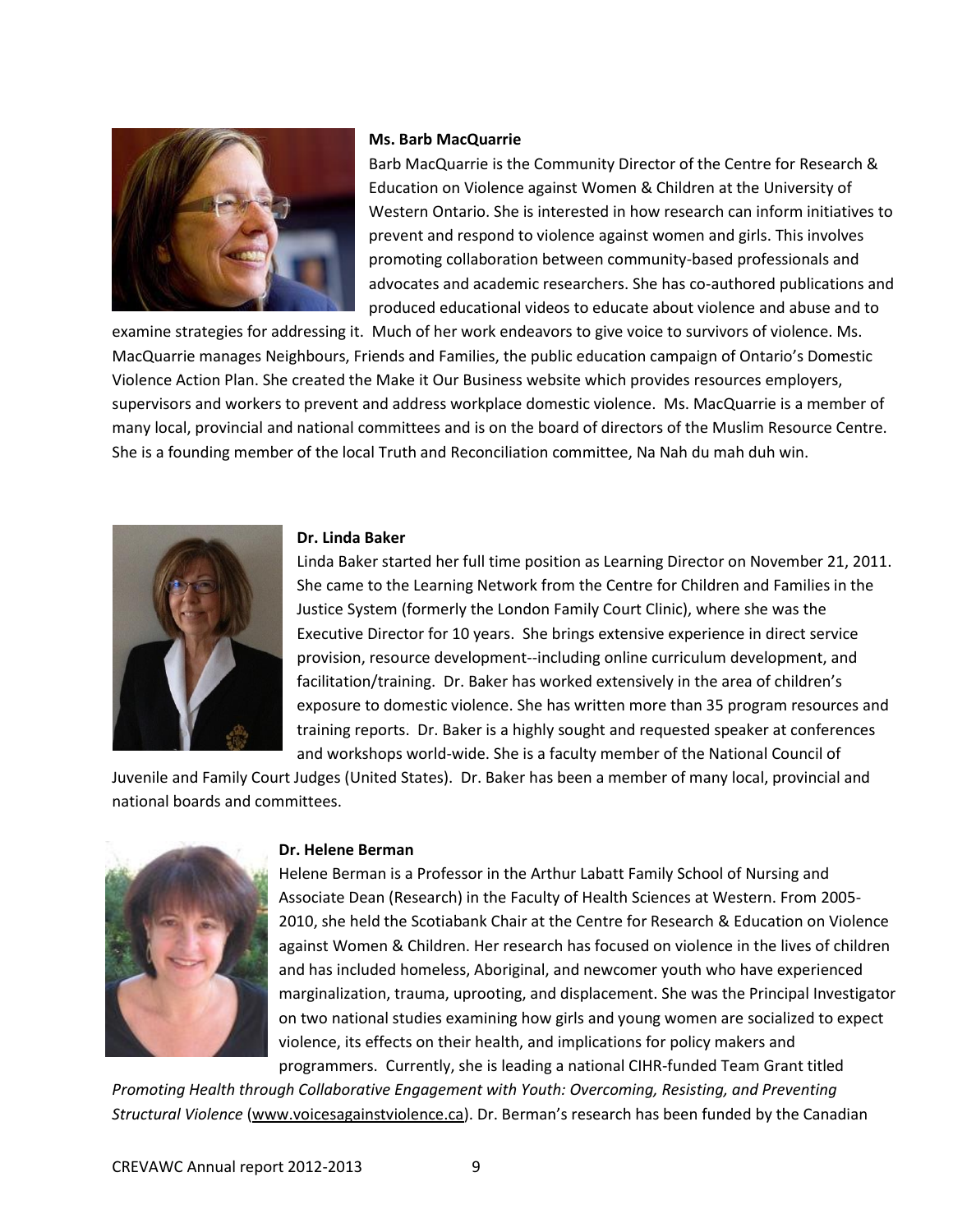Institutes of Health Research (CIHR), SSHRC, and Status of Women Canada. The theoretical and methodological perspectives used are informed by critical and feminist theory, intersectionality, participatory approaches, and narrative analysis. Dr. Berman is a member of many local, provincial and national committees and boards, is past Chairperson of the Alliance of Canadian Research Centres on Violence, and has just completed a term as President of the Nursing Network on Violence against Women International.



#### **Ms. Anna-Lee Straatman**

Anna-Lee Straatman completed her Masters Degree in Library and Information Science from the University of Western Ontario in 1993. Anna-Lee has had an ongoing working and collaborative relationship with the Centre for Research & Education on Violence against Women & Children since shortly after the center's inception. From 1993-2001, Anna-Lee worked as Project Manager for the Youth Relationships Project under the direction of Dr. David Wolfe. From 1998-2001, Anna-Lee was the Project Manager for the Girl Child project under the supervision of Dr. Helene Berman. Anna-Lee has conducted interviews with more than one hundred adult survivors of child sexual abuse. She has worked

extensively with Dr. Peter Jaffe, Dr. David Wolfe and Dr. Alan Lescheid on clinical assessments of adult survivors of child sexual abuse, including historical abuse in institutions. Anna-Lee has worked with various Victim Service agencies developing educational and training materials regarding trauma, domestic violence and other crimes against persons.



#### **Ms. Joy Lang**

Joy Lang was the founding Director of the Chatham Kent Women's Centre Inc. for 21 years (1979-2000). She was actively involved in enhancing services and training related to woman abuse in her county and across the province of Ontario. Ms. Lang was a founding Director of the Chatham-Kent County Task Force on Family Violence and the Chatham-Kent County Child Abuse Co-ordinating Committee. She has continued to be involved in the areas of woman abuse, sexual harassment, homelessness and domestic violence through her participation in research and clinical services at the Centre for Children and Families in the Justice System of the London Family Court Clinic, the Centre for Research & Education on Violence against Women and Children at the University of

Western Ontario, the London Homeless Coalition and the London Co-ordinating Committee to End Woman Abuse.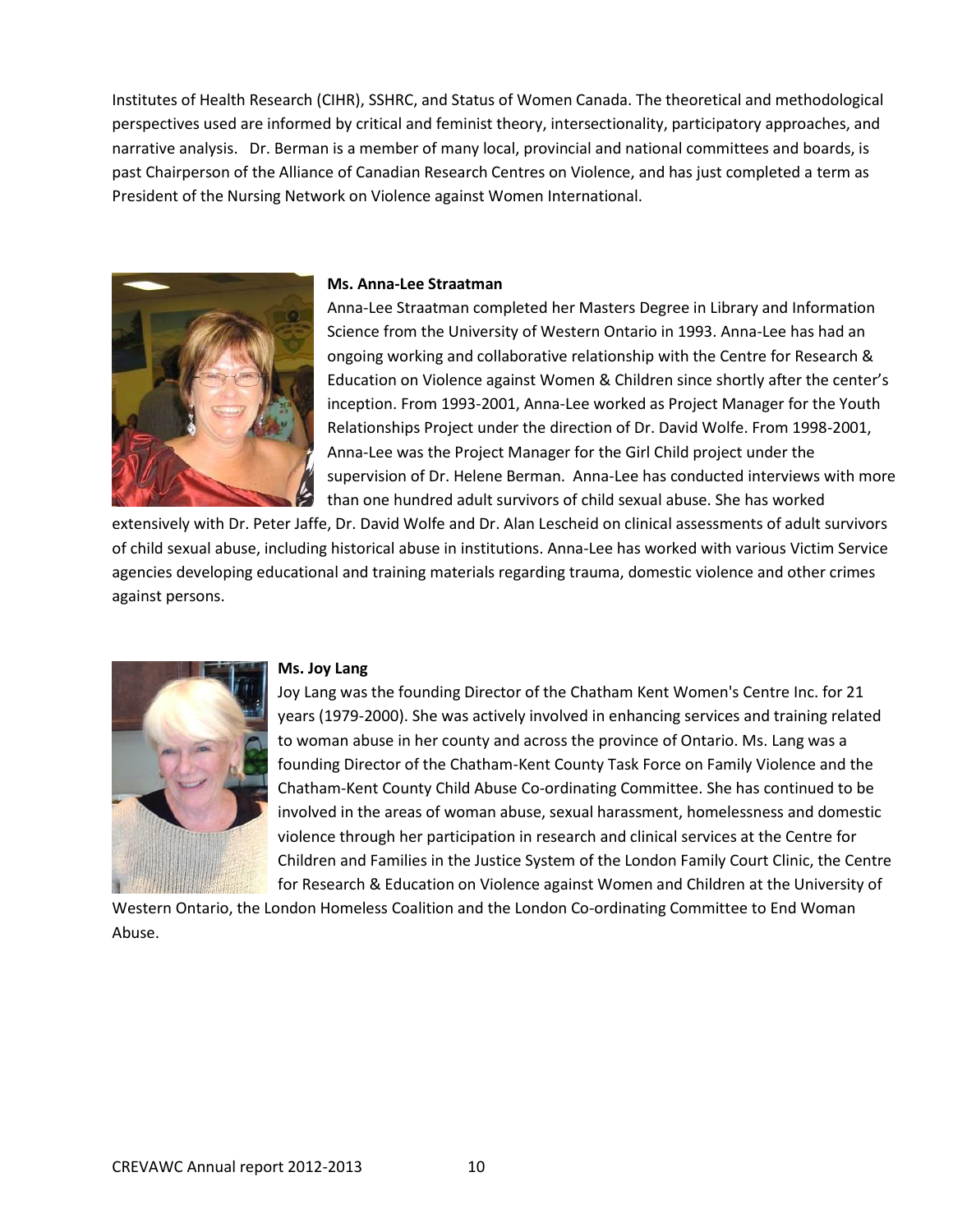

#### **Ms. Marcie Campbell**

Marcie Campbell received her B.A in Psychology from the University of Western Ontario (2005), and is a graduate of the Masters in Counselling Psychology program at the Faculty of Education (2007). She has received training in counselling male batterers and sex offenders through her work with Changing Ways, an agency that works with abusive men in the London area. In her role as Research Associate at the Centre for Research & Education on Violence against Women and Children, Ms. Campbell conducts research on issues related to woman abuse, with specific attention to the role of the perpetrators. Ms. Campbell is a member of the Domestic Violence Death Review Committee (DVDRC) of Ontario.



#### **Ms. Barbara Potter**

Barbara Potter joined the CREVAWC team as an Administrative Assistant in 2011. She came to CREVAWC from the Housing & Ancillary Services department. She has multiple years of experience in the business sector. Barb is the Administrative Coordinator for the Neighbours, Friends and Families campaign. She is an active volunteer in her community.



#### <span id="page-10-0"></span>**Ms. Elsa Barreto**

Elsa was born and raised in Antigua & Barbuda. She came to Canada to further her education, graduating from Western University's FIMS Faculty in 2010 with an Honours B.A. in Media, Information & Techno-culture. Elsa then successfully completed both a graduate certificate in Human Resources Management from Fanshawe College and the HR National Knowledge Exam. Elsa has assumed the role of Multi-Media Specialist with the Learning Network.

#### <span id="page-10-1"></span>**RESEARCH/PROJECT CONTRIBUTORS**

CREVAWC benefits from strong relationships with various partners and consultants. The Centre is also pleased to work with consultants who contribute to various projects and initiatives that the Centre undertakes including but not limited to projects such as the Neighbours, Friends and Families campaign, Domestic Homicide Death Review initiatives, Threat Assessment and Risk Management project, It's not right Elder Abuse campaign and the Learning Network.

Jess Rueger Margaret MacPherson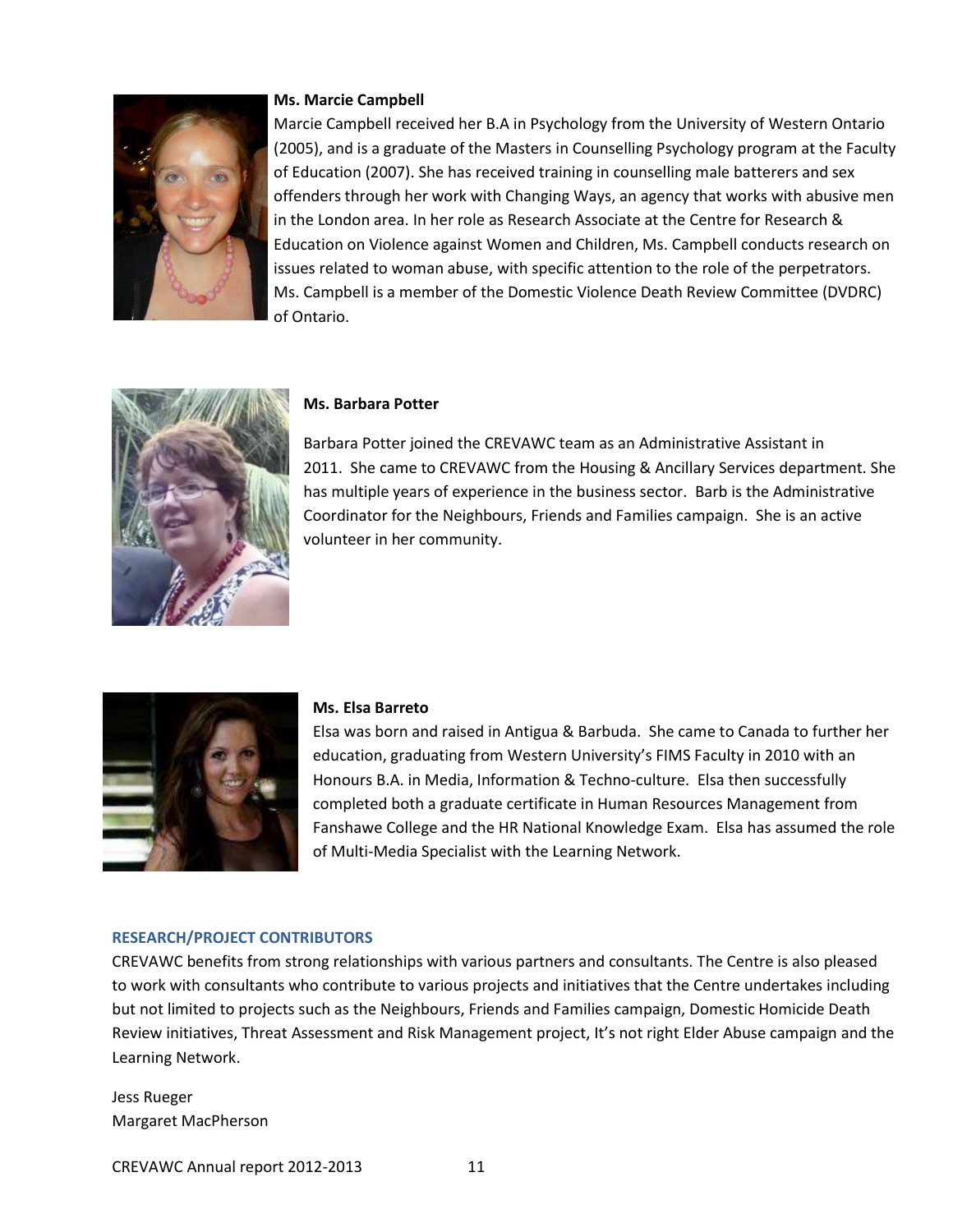Ashley Conyngham Catherine Burr Arlene Morrel Alison Leaney

#### <span id="page-11-0"></span>**STUDENTS INVOLVED IN CENTRE RESEARCH**

#### <span id="page-11-1"></span>**Graduate Students**

**Faculty of Education** Debbie Chiodo, Ph.D Student Laura Hogarth, Ph.D Student Jeremy Doucette, M.Ed student Jasprit Pandori, M.Ed student Carolyn Carrier, M.Ed student

Armita Hosseini, M.Ed student Bryanne Harris Katherine Vink Katherine Reif

#### <span id="page-11-2"></span>**UNDERGRADUATE, WORK STUDY STUDENTS & VOLUNTEERS**

Cynthia Chan Aurélien Georges Kyle Hutcheson Aramide Odutayo Megan Straatman Homaira Zaheer

#### **COMMUNITY AND ACADEMIC RESEARCH ASSOCIATES**

In keeping with our commitment to collaborative research partnerships between diverse communities and the academic community, the Centre has established two affiliations: Community Research Associates and Academic Research Associates.

These Research Associate positions provide an affiliation to the Centre for Research & Education on Violence against Women and Children, and to the University of Western Ontario. These positions formalize the relationship between those who recognize the many contributions to the work of the Centre made by diverse community members and academic researchers.

The Centre reviews and accepts Research Associates for a renewable three year term on an ongoing basis which must be approved by the Centre's Advisory Board.

Currently the Centre has affiliations with fourteen Academic Research Associates and nine Community Research Associates.

#### **Benefits and Privileges attached to Research Associate Status:**

Research Associate status with the Centre allows for the following benefits and privileges: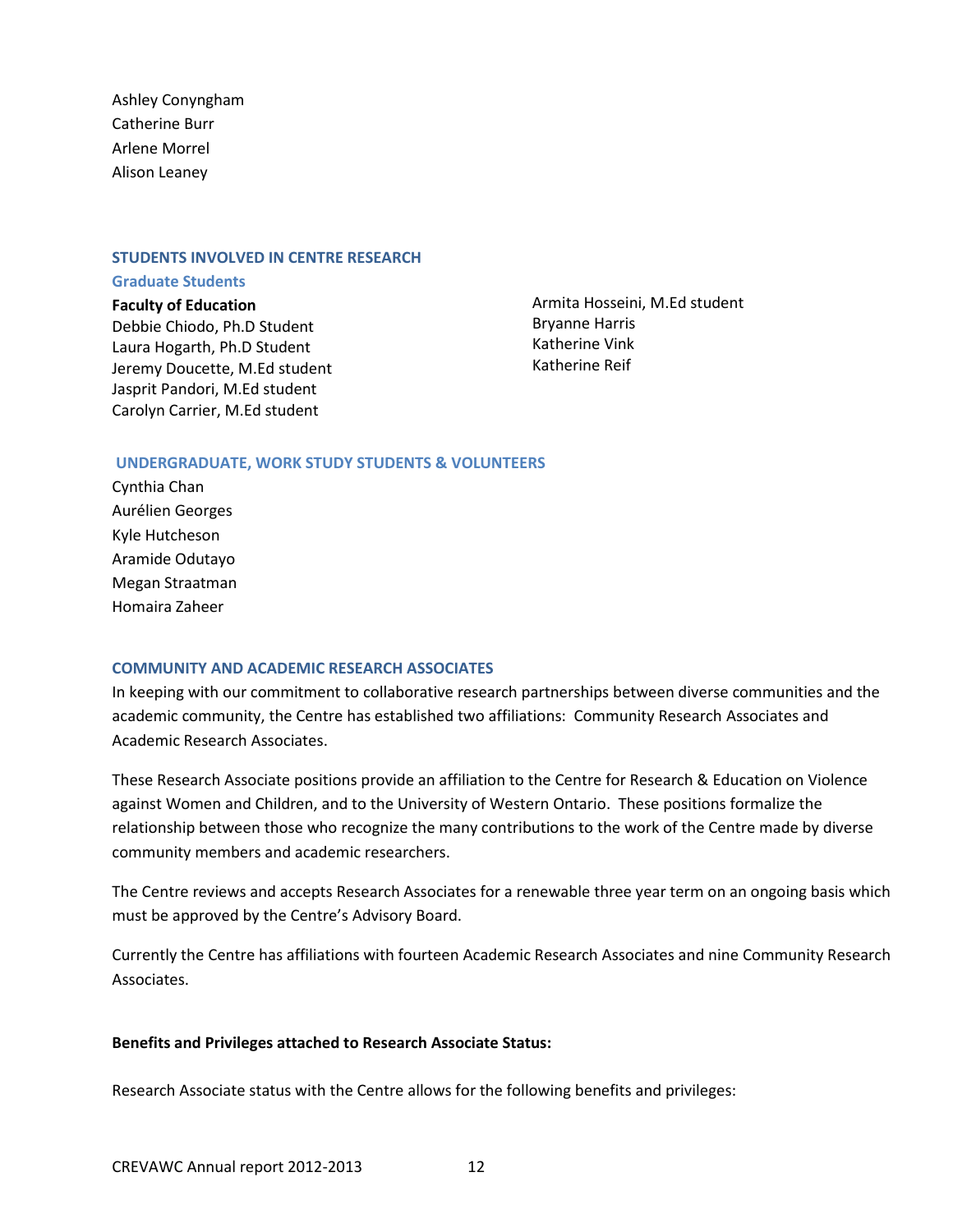- Affiliation with a dynamic research centre of academic and community partners committed to social justice and anti-violence work
- Web space
- Privileges at Western and Fanshawe libraries
- Email access
- Access to student research assistance through the university's Work-Study program

## **Contributions/Expectations:**

Research Associates are expected to contribute to the work of the Centre in some of the following ways:

- Seek partnerships with faculty and community groups for anti-violence education and research projects
- Involve your students and/or your community agency in Centre projects and activities
- Acknowledge the Centre in any research reports or publications undertaken in collaboration with the **Centre**
- Participate in annual Research Day
- <span id="page-12-0"></span>Potential involvement in other Centre activities, committees and projects

## **Community Research Associates**

| <b>Ms. Mandy Bonisteel</b>                         | Ms. Cathy Hird                                         |
|----------------------------------------------------|--------------------------------------------------------|
| Assaulted Women's and Children's                   | Teacher, Holy Cross Catholic Secondary School          |
| Counsellor/Advocate Program, George Brown          |                                                        |
| College, Trainer, Respect-At-Work                  |                                                        |
| <b>Ms. Catherine Burr</b>                          | Mr. Ray Hughes                                         |
| Trainer, university instructor, management coach,  | National Education Coordinator of the Fourth R Project |
| and workplace consultant                           | <b>CAMH Centre for Prevention Science</b>              |
| Ms. Jacquie Carr                                   | Mr. Tim Kelly                                          |
| Advocate and Respect-At-Work Trainer               | <b>Executive Director, Changing Ways</b>               |
|                                                    |                                                        |
| <b>Ms. Carolyn Carrier</b>                         | Ms. Laurence Lustman                                   |
| Masters of Education (Counselling and Psychology), | Masters. Of Law, Independent Legal Consultant          |
| Faculty of Education, Western University           |                                                        |
| Ms. Sly Castaldi                                   | <b>Ms. Margaret MacPherson</b>                         |
| Executive Director of Guelph-Wellington Women In   | <b>NFF Provincial Team</b>                             |
| Crisis                                             |                                                        |
| <b>Ms. Pamela Cross</b>                            | <b>Ms. Maureen Reid</b>                                |
| Lawyer                                             | Consultant                                             |
|                                                    |                                                        |
| <b>Tracey Foreman</b>                              | <b>Ms. Deborah Sinclair</b>                            |
| Ministry of Community and Safety and Correction    | Member, Domestic Violence Death Review Committee       |
| Services, Domestic Violence Inter-ministerial      | Social Worker/Consultant, Toronto                      |
| Coordinator, Ministry Lead, Corrections, Domestic  |                                                        |
| Violence                                           |                                                        |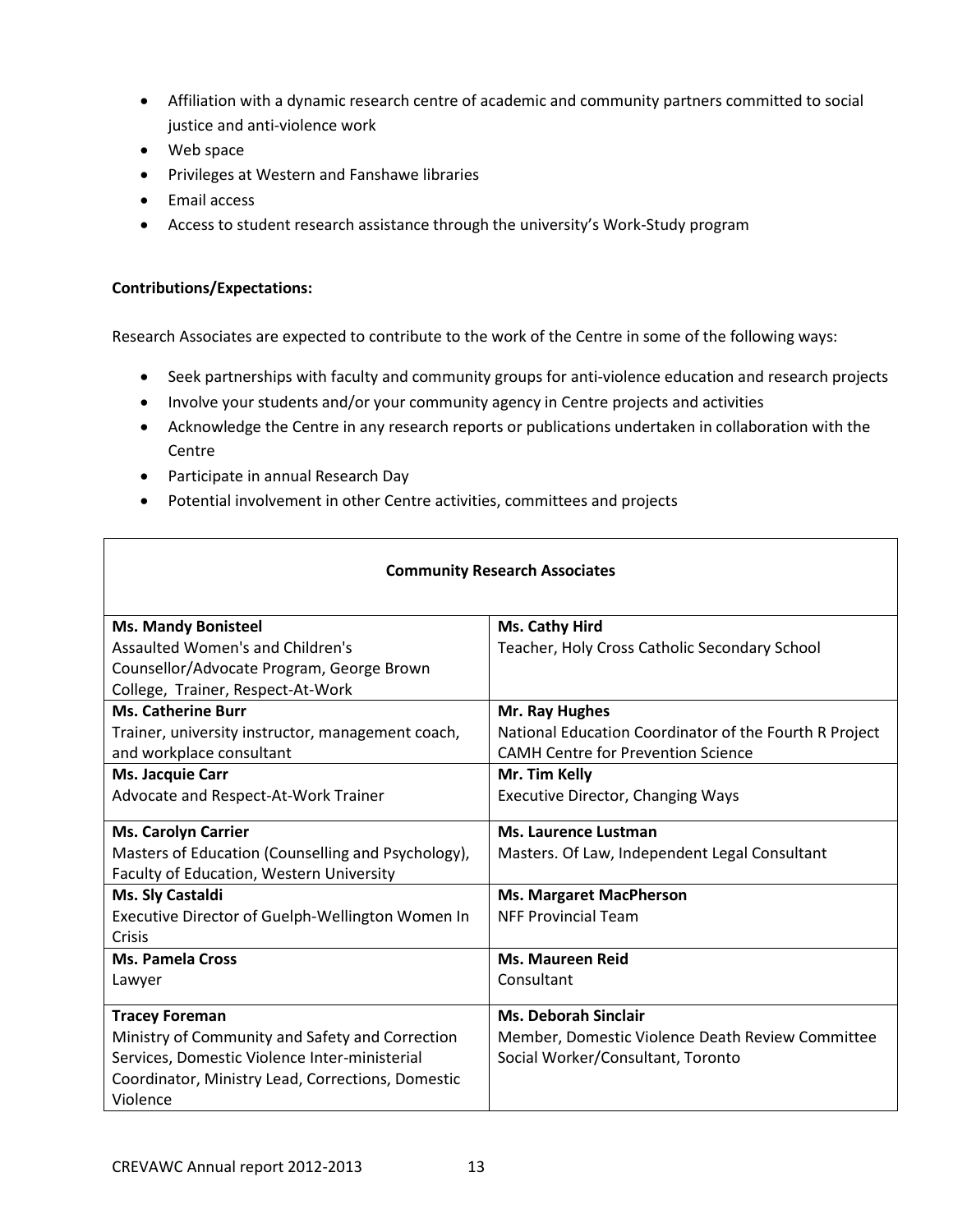## **Academic Research Associates**

| Dr. Gloria Alvernaz Mulcahy                            | Dr. Beverly Leipert                                    |
|--------------------------------------------------------|--------------------------------------------------------|
| Professor Emerita, King's University College,          | Associate Professor, Arthur Labatt Family School of    |
| University of Western Ontario                          | Nursing, Faculty of Health Sciences                    |
| Adjunct Professor, Faculty of Education, Western       | <b>Western University</b>                              |
| University                                             |                                                        |
| Dr. Laura Béres                                        | Dr. Alan Lescheid                                      |
| Assistant Professor, School of Social Work             | Psychologist and Professor, Faculty of Education       |
| King's University College, Western University          | <b>Western University</b>                              |
| <b>Dr. Mohammed Baobaid</b>                            | Dr. Robin Mason                                        |
| Executive Director, Muslim Resource Centre for         | Research Scientist, Women's College Research Institute |
| Social Support and Integration                         | and Assistant Professor, Department of Public Health   |
| Adjunct Professor, Faculty of Education, University    | Sciences, University of Toronto                        |
| of Western Ontario                                     |                                                        |
| Dr. Myrna Dawson                                       | Dr. Virginia McKendry                                  |
| Associate Professor, Department of Sociology and       | Program Head, Bachelor of Arts in Professional         |
| Anthropology, University of Guelph                     | Education, School of Communication & Culture, Royal    |
|                                                        | Roads University                                       |
| Dr. Walter S. DeKeseredy                               | Dr. Susan Rodger                                       |
| Professor, Criminology, Justice and Policy Studies     | Research Associate Dean, Associate Professor, Faculty  |
| University of Ontario Institute of Technology          | of Education; Western University                       |
| <b>Dr. Molly Dragiewicz</b>                            | <b>Dr. Charlene Senn</b>                               |
| Assistant Professor, Criminology, Justice and Policy   | Professor, Applied Social Psychology, Cross            |
| Studies, University of Ontario Institute of Technology | appointment to Women's Studies, University of          |
|                                                        | Windsor                                                |
| <b>Dr. Claire Crooks</b>                               | Dr. Dora Tam                                           |
| Associate Director, CAMH Centre for Prevention         | Assistant Professor, School of Social Work             |
| Science                                                | King's University College, Western University          |
| Adjunct Professor, Faculty of Education, Faculty of    |                                                        |
| Health Sciences and Psychology Department,             |                                                        |
| <b>Western University</b>                              |                                                        |
| <b>Dr. Roma Harris</b>                                 | Dr. Paul Tremblay                                      |
| Professor, Faculty of Information and Media Studies,   | Scientist, Centre for Addiction and Mental Health      |
| <b>Western University</b>                              |                                                        |
| Dr. Lori Haskell                                       | Dr. Leslie Tutty                                       |
| Assistant Professor, Department of Psychiatry          | Professor, Faculty of Social Work,                     |
| University of Toronto                                  | University of Calgary                                  |
|                                                        | Academic Research Coordinator, RESOLVE Alberta         |
| Dr. Gail Hutchinson                                    | Dr. Christine Wekerle                                  |
| Director, Student Development Centre, Western          | Associate Professor, Department of Pediatrics, Faculty |
| University                                             | of Health Sciences; McMaster University.               |
| Dr. Yasmin Jiwani                                      | Dr. Sandy Welsh                                        |
| Associate Professor, Department of Communication       | Professor and Associate Chair of Graduate Studies      |
| Studies, Concordia University                          | Department of Sociology, University of Toronto         |
| Dr. Holly Johnson                                      | Dr. David Wolfe                                        |
| Associate Professor, Criminology Department            | RBC Chair in Children's Mental Health, Centre for      |
| University of Ottawa                                   | <b>Addiction and Mental Health</b>                     |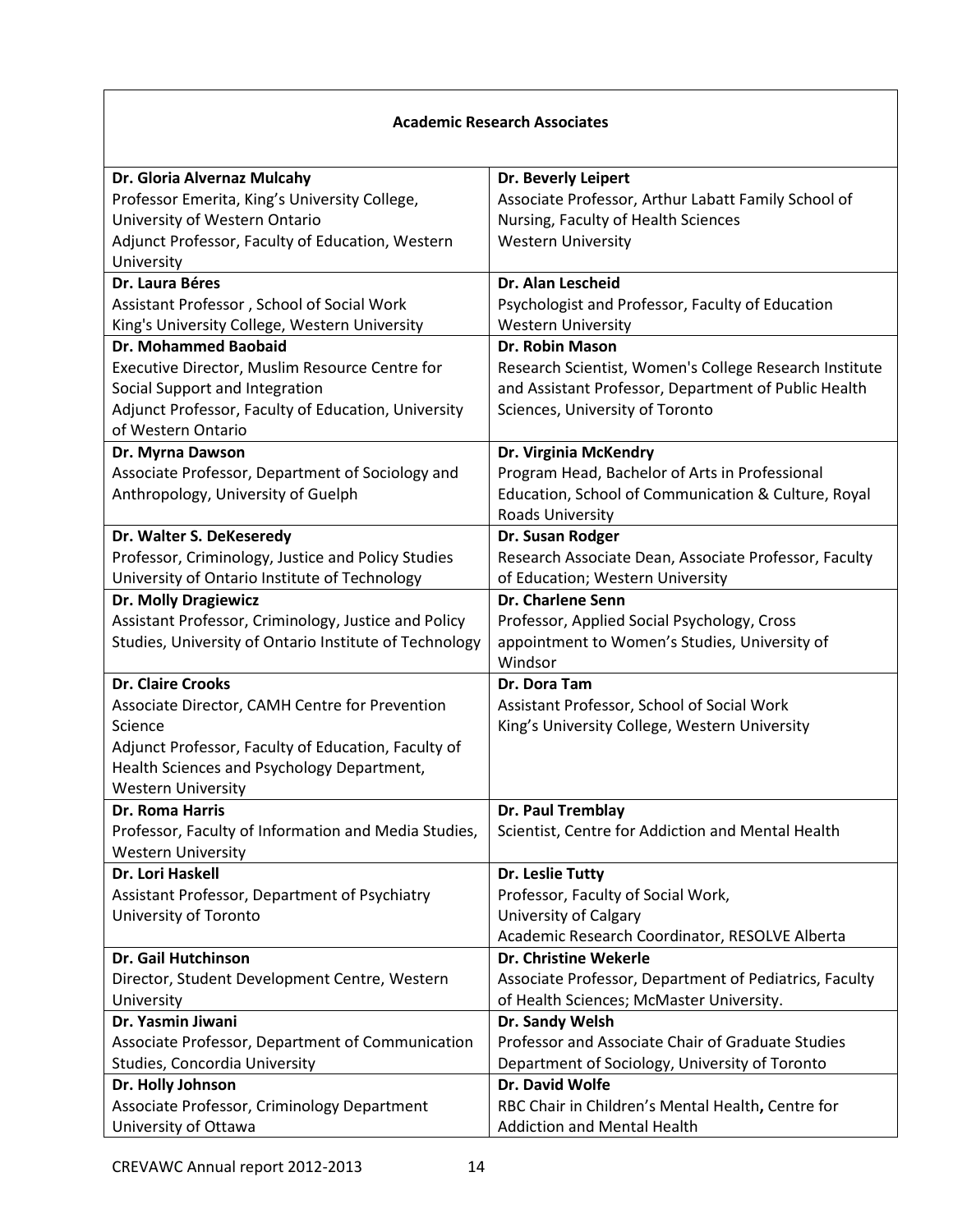| Adjunct Professor, Faculty of Education, Western |
|--------------------------------------------------|
| University                                       |

#### **PARTNERSHIPS**

The Centre's role is to facilitate partnerships with researchers, community groups as well as provincial and national coalitions and alliances to pursue questions that enhance the understanding of violence against women and children.

The Centre is a collaborative venture between The University of Western Ontario, Fanshawe College and the London Coordinating Committee to End Women Abuse.

#### <span id="page-14-0"></span>**LOCAL**

- Department of Women's Studies & Feminist Research, Western University
- Deshkan Ziibi Native Women's Association
- Faculty of Health Sciences, University of Western Ontario
- Ivey Business School, University of Western Ontario
- London Homeless Coalition
- London Coordinating Committee to End Woman Abuse LCCEWA members:
	- o Across Languages
	- o AIDS Committee of London
	- o At^lohsa
	- o Brescia College
	- o Carrefour des femmes du Sud-Ouest de l'Ontario
	- o Changing Ways
	- o Children's Aid Society
	- o City of London
	- o Corrections Services Canada
	- o Family Service Thames Valley
	- o Family Networks
	- o United Way
	- o John Howard Society
	- o Centre for Children & Families in the Justice System
	- o London Child Abuse Council
	- o London Military Family Resource Centre
	- o London Police Services
	- o Daya Counselling Centre
	- o Madame Vanier Children's Services
	- o Merrymount Children's Centre
	- o Middlesex-London Health Unit
	- o Ministry of Children and Youth Services
	- o Ministry of Community Safety and Correctional Services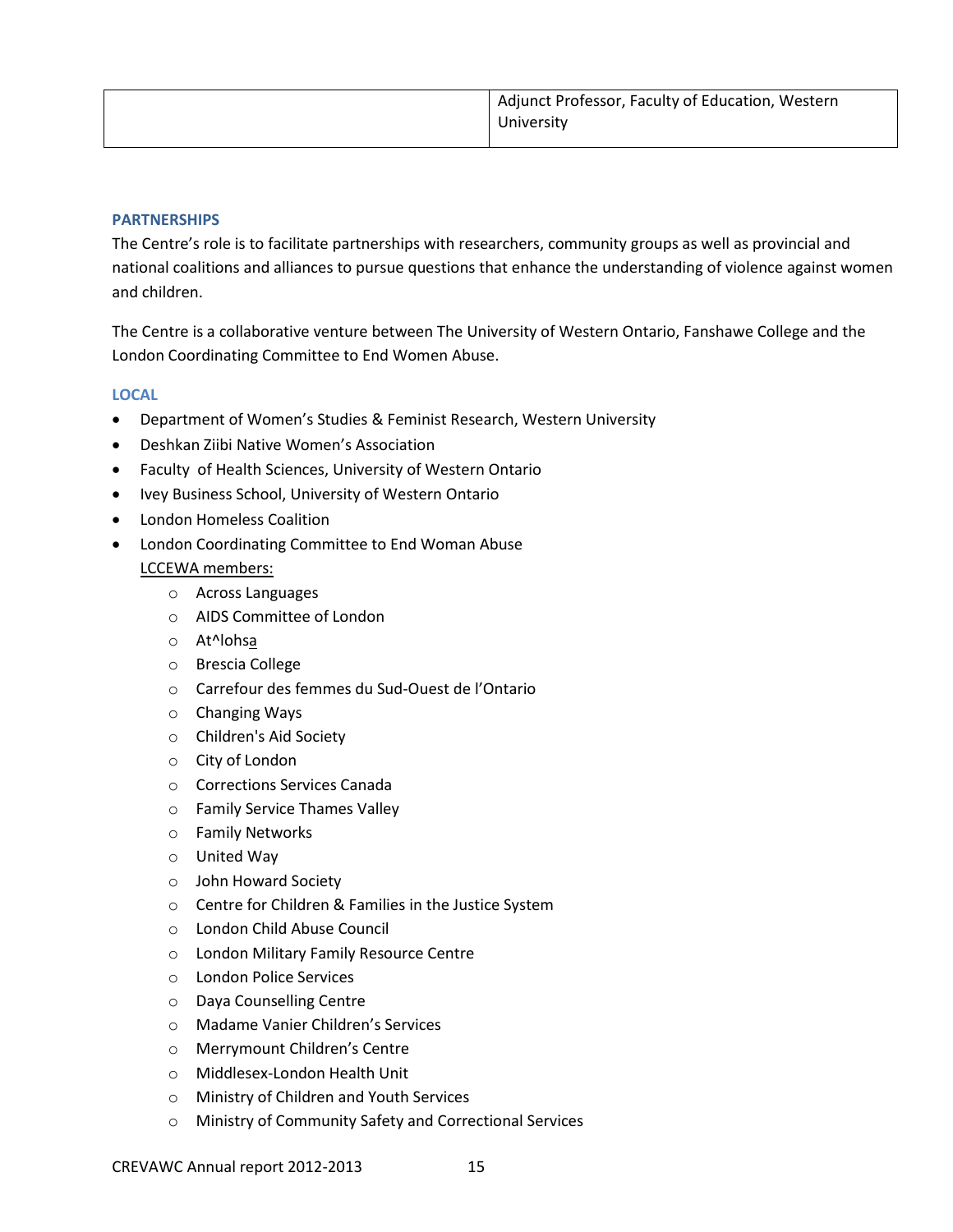- o Ministry of the Attorney General
- o Ontario Victim Services Secretariat
- o Family Consultants/Victim Services Unit, London Police Service
- o Regional Sexual Assault and Domestic Violence Treatment Centre, St. Joseph's Health Care London
- o Regional Mental Health Care, St. Joseph's Health Care London
- o Sexual Assault Centre London
- o Judge Eleanor Schnall
- o Thames Valley District School Board
- o United Way
- o Victim Witness Assistance Program
- o WAYS (Western Area Youth Services)
- o Women's Community House
- o Women's Rural Resource Centre
- o W.O.T.C. H.
- London District Catholic School Board
- London Mayor's Task Force on Violence against Women
- Middlesex County Coordinating Committee to End Woman Abuse

## MCCCEWA members:

- o Southwest Regional Healing Lodge
- o Victim Witness Assistance Program
- o Family Service Thames Valley
- o Victim Services Middlesex County
- o Onyota'a:ka Family Healing Lodge
- o Ontario Provincial Police
- o Sexual Assault Centre London
- o Women's Rural Resource Centre
- o Middlesex London Health Unit
- o Strathroy-Caradoc Police Service
- o At^lohsa Native Family Healing Services Inc
- o Probation and Parole London
- o Children's Aid Society of London and Middlesex
- o Changing Ways
- o Vanier Children's Services
- Muslim Resource Centre for Social Support and Integration
- Schulich School of Medicine & Dentistry, Western University
- Sisters of St. Joseph
- Thames Valley District School Board
- London District Catholic School Board

## <span id="page-15-0"></span>**PROVINCIAL**

- Action Ontarienne contre la violence faite aux femmes
- Assaulted Women and Children's Counsellor Advocate Program, *George Brown College*
- Assaulted Women's Helpline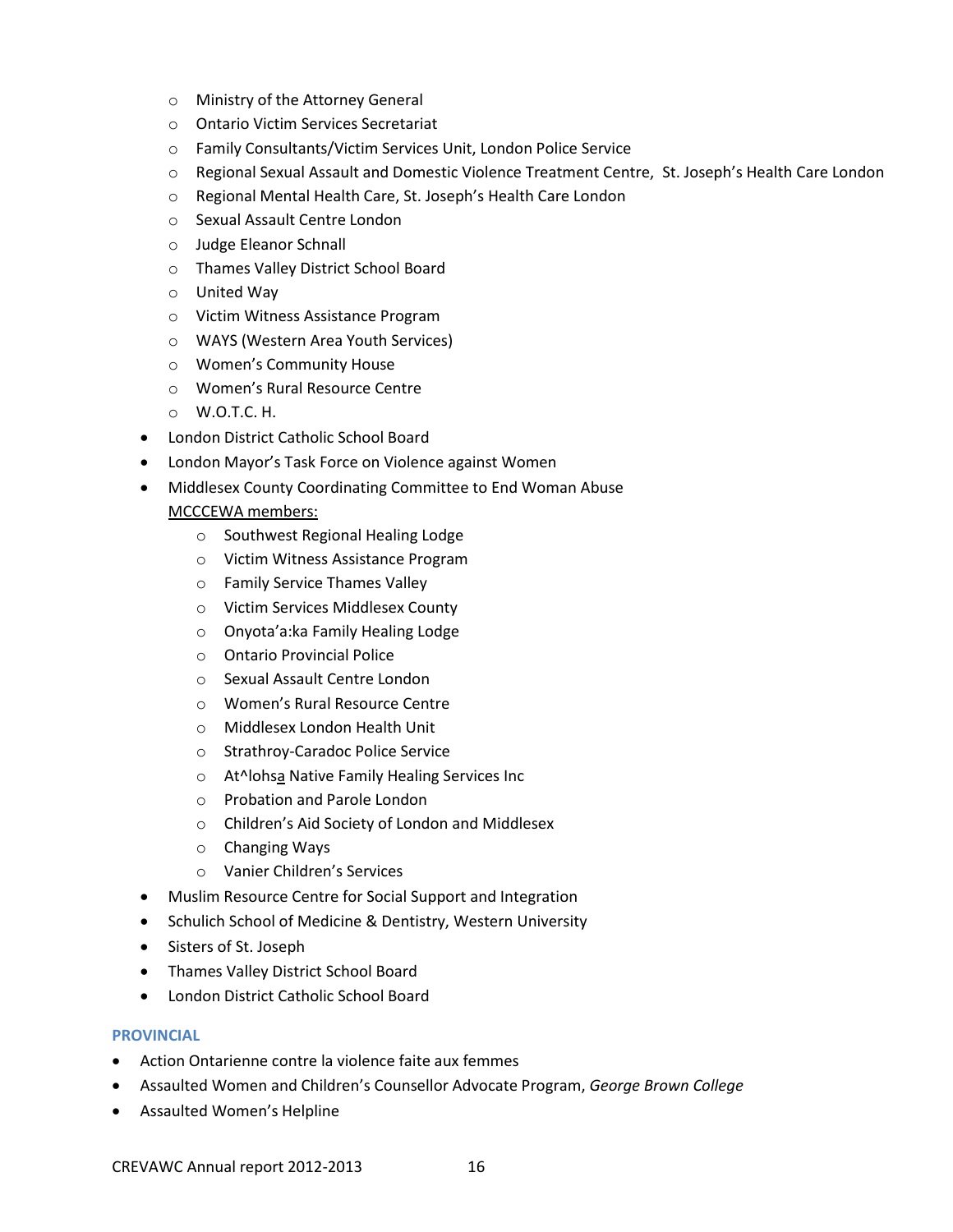- Centre for Prevention Science
- Coalition on Media Violence *(hosted by the Ontario Public School Boards Association)* Coalition on Media Violence members:
	- o Association of Local Public Health Agencies
	- o Canadian Centre for Abuse Awareness
	- o Elementary Teachers' Federation of Ontario
	- o Ontario Catholic School Trustees' Association
	- o Ontario English Catholic Teachers' Association
	- o Ontario Federation of Home & School Associations
	- o Ontario Principals' Council
	- o Ontario Provincial Police
	- o Ontario Public School Boards' Association
	- o Ontario Secondary School Teachers' Federation
	- o Ontario Student Trustees' Association
	- o Ontario Teachers' Federation
- Domestic Violence Death Review Committee, Ontario
- **•** International Accident Prevention Association
- Ontario Coalition of Rape Crisis Centres
- Ontario Federation of Indian Friendship Centres
- Southwest Region Coordinating Committee

## <span id="page-16-0"></span>**NATIONAL**

- Canadian Auto Workers
- Canadian Labour Congress, Women's Committee
- Canadian Network for the Prevention of Elder Abuse
- National Judicial Institute
- PREVNET
- The Alliance of Canadian Research Centres on Violence Members:
	- o The Centre for Research & Education on Violence against Women and Children Ontario
	- o The FREDA Centre for Research on Violence against Women and Children British Columbia
	- o RESOLVE: Research and Education for Solutions to Violence and Abuse Alberta
	- $\circ$  RESOLVE: Research and Education for Solutions to Violence and Abuse Manitoba
	- $\circ$  RESOLVE: Research and Education for Solutions to Violence and Abuse Saskatchewan
	- o Muriel McQueen Fergusson Centre for Family Violence Research New Brunswick
	- o Le centre de recherché interdisciplinaire sur la violence familiale et la violence faite aux femmes (CRI-VIFF) – Quebec
- The Teamsters Canadian Rail Conference, Division 660

## <span id="page-16-1"></span>**INTERNATIONAL**

- Cut It Out Campaign dedicated to mobilizing salon professionals and others to fight the epidemic of domestic abuse in communities across the United States
- **•** Family Violence Prevention Fund

CREVAWC Annual report 2012-2013 17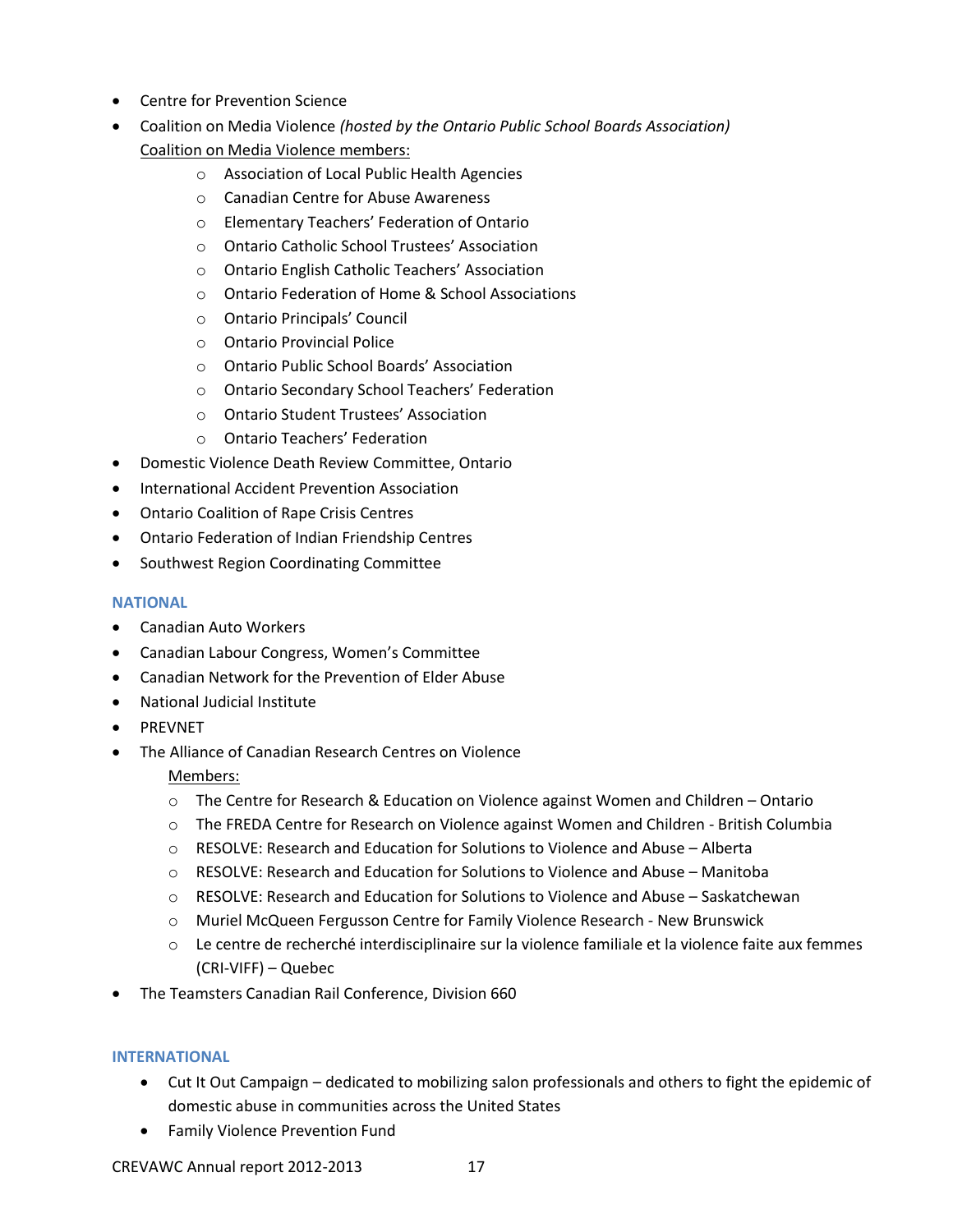National Council of Juvenile & Family Court Judges

#### <span id="page-17-0"></span>**MANAGEMENT COMMITTEE**

The Centre is governed by a Management Committee that reports to the Dean of Education. The Management Committee is responsible for overseeing the direction and management of CREVAWC as well as supporting the goals of CREVAWC and facilitating its initiatives as a faculty-based centre within the university.

#### **Responsibilities of the Management Committee:**

- Develop and approve a 3-year project plan and budget.
- Monitor the implementation of the plan.
- Develop and approve the annual budget.
- Approve the annual report and recommend it to the Dean for approval.
- Develop a communications strategy.
- Identify fund raising priorities.
- Develop strategies to increase the integration of the Centre into the Faculty of Education through shared initiatives and resources.
- Consult with the Advisory Committee on emerging and ongoing initiatives.

The Management Committee will meet at least three times per year (fall, winter and spring) and more often if necessary.

## <span id="page-17-1"></span>**Members of the Management Committee (2012-2013)**

**Dr. Vicki Schwean Dr. Vaughan Radcliffe** Dean, Faculty of Education **Dean, Faculty of Education** 

**Ms. Anna-Lee Straatman Ms. Darlene Porter** Manager, CREVAWC **Canadian Canadian Canadian Canadian Canadian Canadian Canadian Canadian Canadian Canadian Canadian Canadian Canadian Canadian Canadian Canadian Canadian Canadian Canadian Canadian Canadian Canadian Canadi** 

**Dr. Peter Jaffe Ms. Lisa Heslop**

**Ms. Barbara MacQuarrie Ms. Barbara MacQuarrie** London Police Services

**Dr. Katina Pollock** Assistant Professor, Faculty of Education

Chair of Management Committee Associate Professor, Richard Ivey School

Faculty of Education

Academic Director, CREVAWC Supervisor, Family Consultants/ Victim Services Unit Community Director, CREVAWC London Coordinating Committee to End Woman Abuse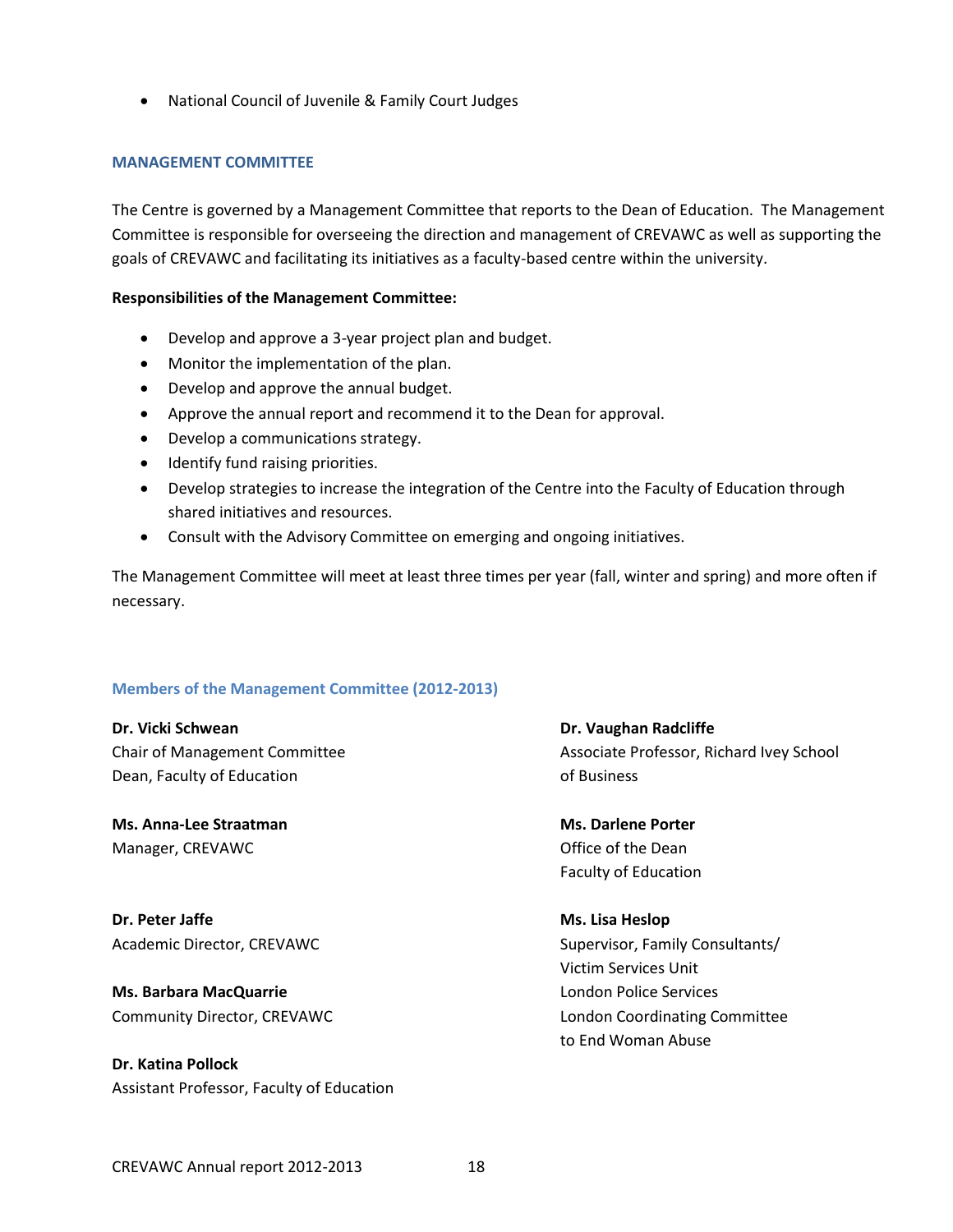## **Dr. Jacqueline Specht**

Director, Centre for Inclusive Education Faculty of Education

## <span id="page-18-0"></span>**ADVISORY BOARD**

The Centre for Research & Education on Violence against Women and Children was founded as a collaborative venture among the University of Western Ontario, Fanshawe College and the London Coordinating Committee to End Women Abuse. When the Centre was first established in 1992, it had a Board that represented the founding partners and board members were involved in developing the centre including active involvement in budget and personnel decisions. Since 2001 when the Centre joined the Faculty of Education at the University of Western Ontario, the Board's role has become more of an advisory function with the management left to UWO and the centre administrative team**.** 

## **The Advisory Board is responsible for:**

- Providing advice on how the Centre promotes and develops community-centred action research guided by feminist principles, recognizing the relationship between violence against women and children and the context of systemic inequality and injustice in which it thrives
- Meeting a minimum of three times per year
- Providing advice about research activities to ensure they are relevant to community concerns and the diverse nature of all the communities affected by violence against women and children
- Providing advice to ensure the activities of the Centre are committed to collaboration in local, national and international research initiatives by maintaining links with the founding partners, community based organizations in London and the Alliance of Research Centres
- Providing advice regarding appropriate recognition of contributions made by researchers, students and community partners
- Receiving reports from the Academic Director, the Community Director, the Centre Manager, and the Dean of Education
- Informing the general public about the research contributions of the Centre
- Advising the relevant faculty appointment committee on the appointment of the Academic Director and the Community Director to the Dean of Education.
- Advising the relevant faculty appointment committee on the appointment of the Scotiabank Chair
- Recommending the appointment of new Research Associates (academic and community) to the Centre Directors.

## **Advisory Board Members**

| Dr. Susan Rodger                             | <b>Ms. Beverly Coulston</b>                      |
|----------------------------------------------|--------------------------------------------------|
| Chair, CREVAWC Advisory Board; Research      | Professor, Fanshawe College                      |
| Associate Dean; Associate Professor, Western |                                                  |
| University                                   |                                                  |
|                                              |                                                  |
| <b>Ms. Carolyn Fraser</b>                    | <b>Ms. Louise Pitre</b>                          |
| Constable, Domestic Violence Unit            | Executive Director, Sexual Assault Centre London |
|                                              | Chair, London Coordinating Committee to End      |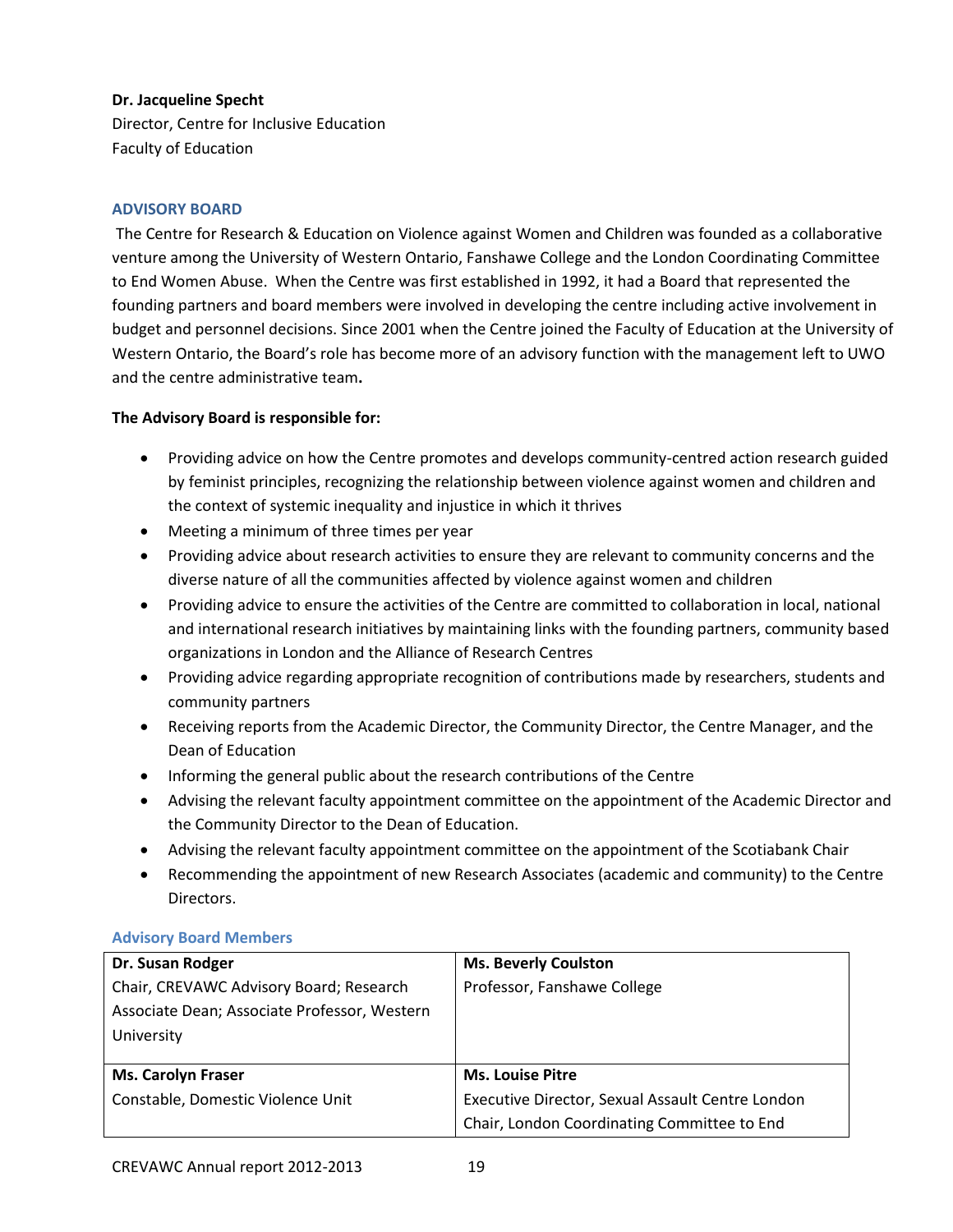| <b>London Police Service</b>                    | <b>Woman Abuse</b>                                   |
|-------------------------------------------------|------------------------------------------------------|
| <b>Dr. Gail Hutchinson</b>                      | <b>Ms. Liora Barak</b>                               |
| Vice-Chair, CREVAWC Advisory Board              | Professor, Fanshawe College                          |
| Director, Student Development Centre            |                                                      |
| University of Western Ontario                   |                                                      |
| <b>Mr. Dermot Hurley</b>                        | Ms. Lisa Heslop                                      |
| Assistant Professor, School of Social Work      | Supervisor, Family Consultants/Victim Services Unit  |
| King's University College                       | <b>London Police Service</b>                         |
|                                                 | London Coordinating Committee to End Woman           |
|                                                 | Abuse                                                |
| Dr. Nancy Bjerring                              | <b>Justice Eleanor Schnall</b>                       |
| Professor Emeritus, Fanshawe College            | Judge, Ontario Court of Justice                      |
|                                                 | London Coordinating Committee to End Woman           |
|                                                 | Abuse                                                |
| Dr. Nadine Wathen                               | Dr. Gloria Alvernaz Mulcahy                          |
| Associate Professor, Faculty of information and | Adjunct Professor, Faculty of Education, Western     |
| Media Studies; Western University               | University                                           |
|                                                 | Board Chair, At^lohsa Native Family Healing Services |
| Dr. Vicki Schwean                               | <b>Ms. Pat Bethune-Davies</b>                        |
| Dean, Faculty of Education; Western University  | Professor, Fanshawe College                          |

## <span id="page-19-0"></span>**PUBLIC & PROFESSIONAL EDUCATION**

CREVAWC undertakes a number of public and professional education activities annually. We are pleased to host the Learning Network on Violence against Women, the Neighbours, Friends and Families campaign as well as other programs and activities.

## <span id="page-19-1"></span>**Learning Network**

The Learning Network increases the effectiveness and reach of public education and professional training materials developed to address violence against women. It flows from the recommendations of the Domestic Violence Advisory Council and is funded through the Ontario Women's Directorate. The Learning Network benefits from the support and input of a Resource Advisory Group consisting of members of various VAW provincial organizations and women with lived experience of violence. This year, the Learning Network website [\(www.vawlearningnetwork.ca\)](http://www.vawlearningnetwork.ca/) was launched and its wealth of resources on violence against women and children attracted many visitors. The Learning Network also began using social media to disseminate knowledge to its growing number of followers on Facebook and Twitter. Additional achievements over the past year included, publishing 4 newsletters and 13 learning briefs, responding to over 100 requests for consultation/publications, and hosting a very successful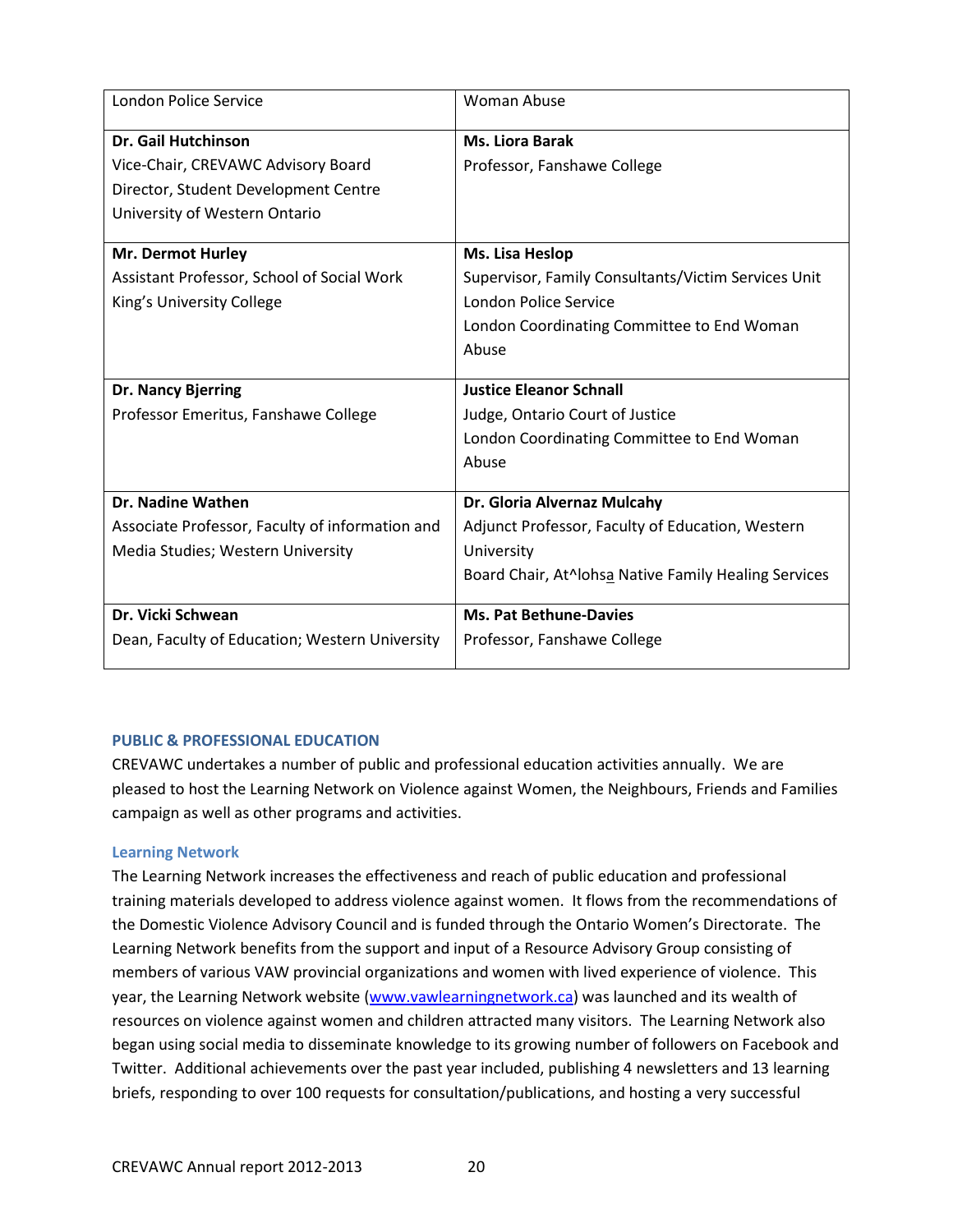forum and knowledge exchange on Human Trafficking. Presentations from the Forum are available on the website.

#### <span id="page-20-0"></span>**Neighbours, Friends and Families**

The mission of the province-wide Neighbours, Friends and Families (NFF) public education campaign is to teach every adult in Ontario to recognize warning signs of woman abuse, to respond in a supportive way and to make an appropriate referral. The campaign continues to grow and expand through Neighbours, Friends & Families @ Work presentations. Community facilitators engage workers in a one hour session that encourages them to challenge the social norms that tell us woman abuse is a private matter. The simple message that we all have a role to play is reinforced through teaching about the small steps we can all take to help keep a neighbour, a friend, a family member or a coworker safe and identifying the community resources that are there to help.

To date, the training has been introduced to over 400 workplaces across the province. In the past year, we have reached over 2,300 individuals, teaching them basic response skills that will help to end domestic violence.

A wide variety of workplaces have engaged in one of three training options, including community organizations, social services, municipalities, police services, unions, manufacturers and numerous private and public sector employers.

Neighbours, Friends and Families @ Work presentations are available to Ontario workplaces free of charge. To book a presentation or to make an inquiry e-mai[l NFF@uwo.ca.](mailto:NFF@uwo.ca)

For information on how to identify warning signs, respond safety and effectively and make an appropriate referral, visit [www.neighboursfriendsandfamilies.ca](http://www.neighboursfriendsandfamilies.ca/)

## <span id="page-20-1"></span>**Make it our Business**

Evidence shows that being in employment is a key pathway for women to leave a violent relationship. The financial security that employment affords women can allow them to escape becoming trapped and isolated in violent and abusive relationships, and to maintain, as far as possible, their home and standard of living. At the same time, we know that for 70% of workers who experience domestic violence at home, the violence also follows them to the workplace. They might receive harassing phone calls or electronic messages; the abusive partner might make unwanted visits to the workplace, or prevent the worker from getting to work on time, or at all. Perpetrators who extend their abuse to the work setting are increasing the number of domains in which they control their partners. Further, by harassing, stalking, and threatening the target at work, perpetrators may succeed in getting the victim fired and thereby increase the victim's dependence.

The Ontario Occupational Health and Safety Act requires employers to keep their employees safe from domestic violence at work. The Make It Our Business workplace education program teaches supervisors, human resource professionals, health and safety experts, security personnel and union representatives to recognize the dynamics of domestic violence when they show up in the workplace, to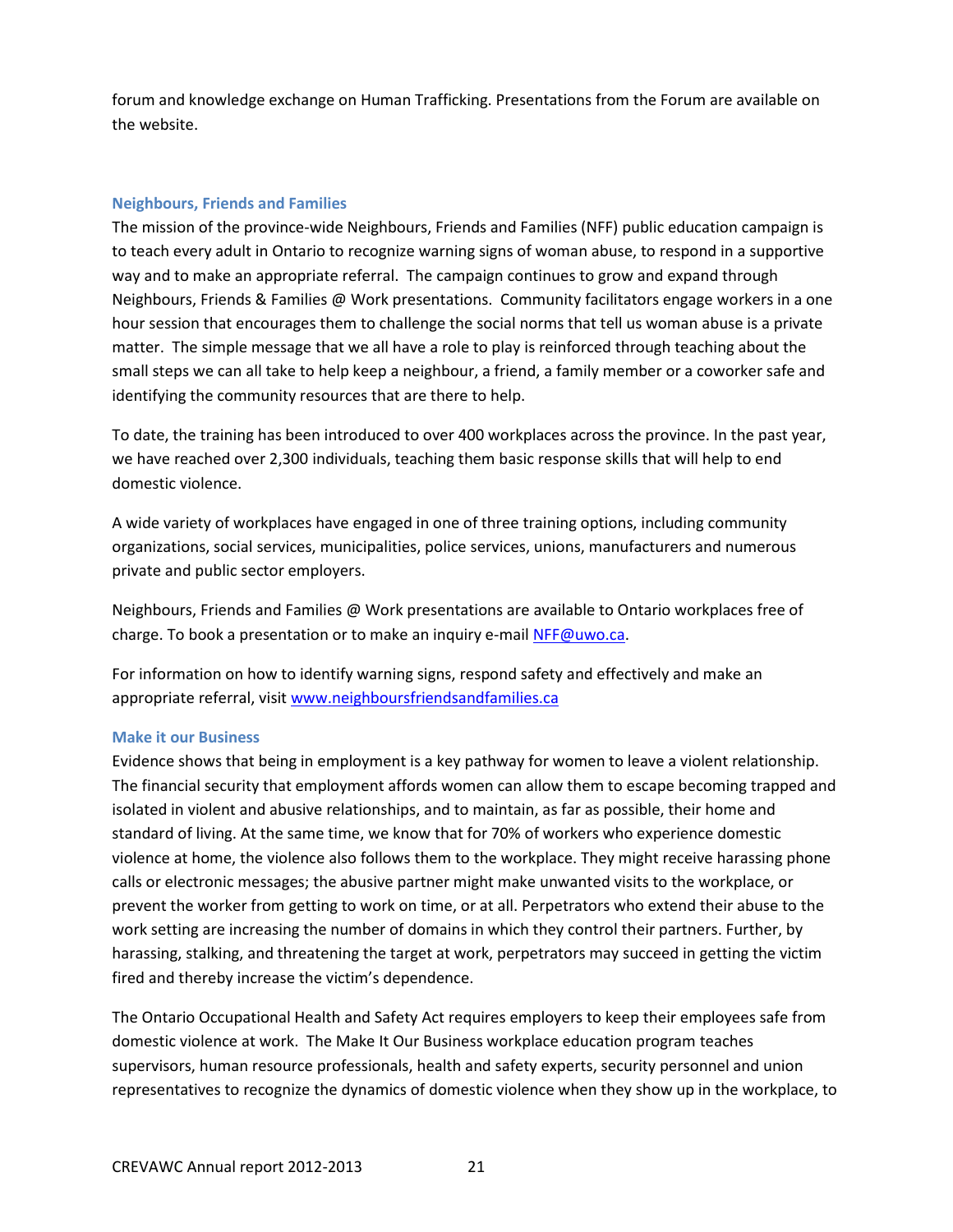respond to keep both the targeted worker and co-workers safe and to make referrals to appropriate experts.

CREVAWC offers a three hour leadership education session or an in-depth two day corporate education session. For more information, or to book a session, go to, [www.makeitourbusiness.com](http://www.makeitourbusiness.com/)

## **Truth and Reconciliation work – "nah du mah duh min"**

The Centre for Research & Education on Violence against Women & Children has joined with At^lohsa Native Family Healing Services and The Sisters of St. Joseph to support the work of the Truth and Reconciliation Commission locally. Our initiative, Nah du mah duh win means "Helping One Another."

Our vision is to bring together local Aboriginal and non-Aboriginal community leaders, to involve faith groups and educational stakeholders in the healing and reconciliation process, and to bring the national work of the Truth and Reconciliation Commission into our local context. This year the partnership hosted a number of trips to the Woodlawn Cultural Centre (a former residential school) for people interested in learning about the residential school system and for survivors. These field trips have been very successful in sharing information and understanding, healing, and reconciliation. The group hosted a Truth and Reconciliation forum in June where more than 150 people attended to listen and learn. The 100 Years of Loss from the Legacy of Hope Foundation was also on display in the Faculty of Education lobby for several days.

## <span id="page-21-0"></span>**Invited Addresses and Workshops**

- Workplace and Domestic Violence Conference, Mosaic Counselling and Family Services, Kitchener, May 2, 2012. Barb MacQuarrie and Peter Jaffe.
- Workplace and Domestic Violence Conference, Guelph, May 16, 2012. Barb MacQuarrie and Peter Jaffe
- 8th International Workplace Bullying & Harassment Conference, Copenhagen, June 12-15, 2012. Barb MacQuarrie.
- Neighbours, Friends and Families facilitator training, Nova Scotia Department of Justice, Halifax, N.S., September 2012. Barb MacQuarrie
- "Make It Our Business: A Domestic Violence Program for Employers," Leadership Training for Canada Post Managers and Supervisors, September 21-22, 2012. Barb MacQuarrie
- "Workplace Domestic Violence: Make It Our Business," The 3rd International Conference on Violence in the Health Sector, Vancouver, British Columbia, October 26, 2012. Barb MacQuarrie
- "Lessons learned from domestic violence tragedies," Domestic Violence & the Workplace: Risk Assessment and Risk Management Strategies Conference, Centre for Research & Education on Violence against Women & Children, Western University, London, Ontario, October 16 , 2012
- "Challenges in information sharing and collaboration from a workplace safety perspective," Risk Assessment, Risk Management and Safety Planning Knowledge Exchange, Centre for Social & Legal Responses to Violence, University of Guelph and Centre for Research & Education on Violence against Women & Children, Western University, London, Ontario, October 18, 2012. Barb MacQuarrie
- Women's Breakfast, Violence Against Women Services Elgin County, November 1, 2012. Peter Jaffe.
- National Research Day, Vancouver, B.C., November 7-9, 2012. Barb MacQuarrie.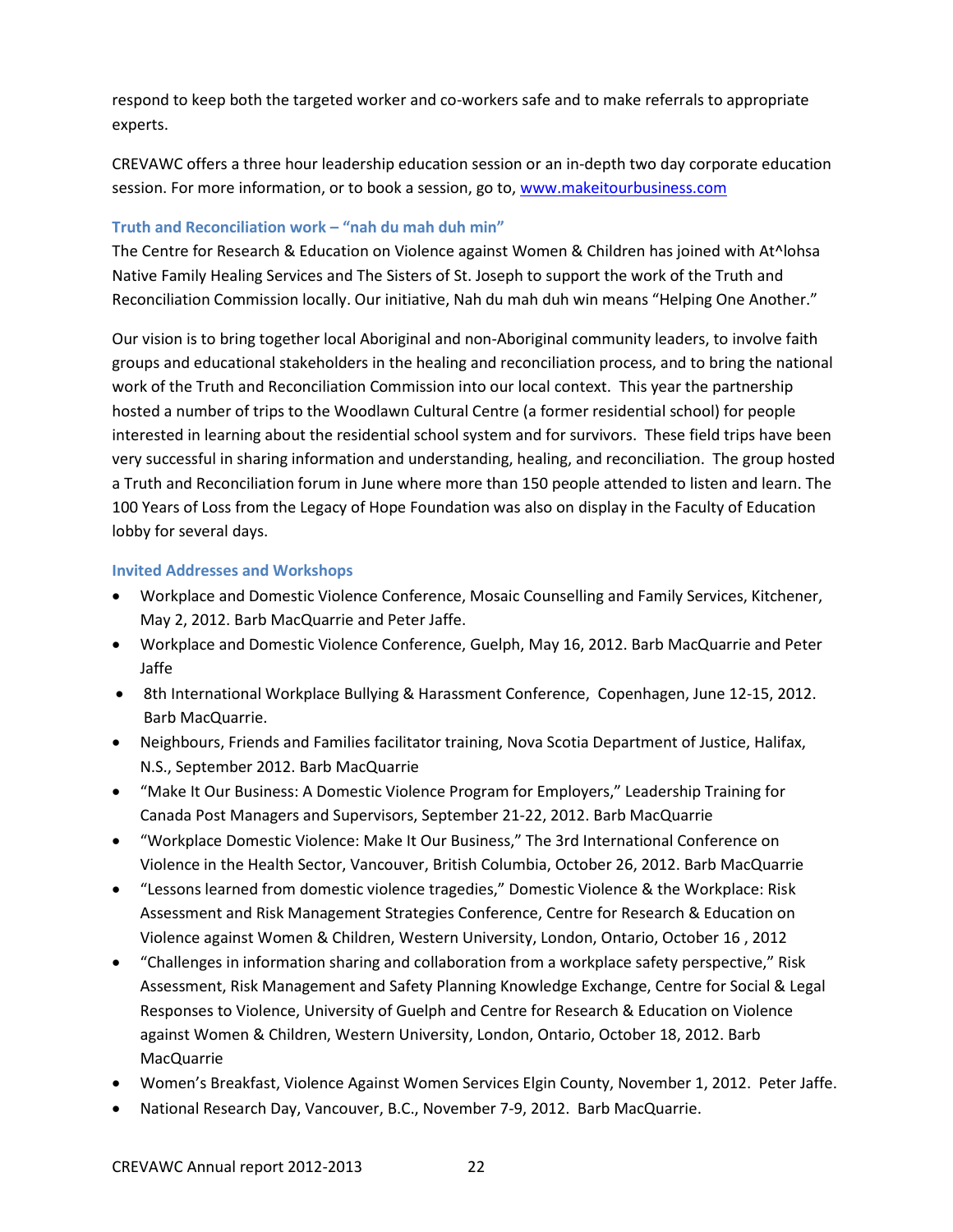- "Domestic Violence: Make It Our Business," guest lecture for School of Social Work King's University College at the University of Western Ontario, Feb 5, 2013. Barb MacQuarrie
- "From Personal Tragedies to Social and Political Action: Milestones in the struggle to end workplace harassment and violence against women," guest lecture for Department of Women's Studies and Feminist Research, Western University, Feb 12, 2013. Barb MacQuarrie
- "A domestic violence workplace program for employers, supervisors, workers and unions," Public Services Health & Safety Association, February 13, 2013, Webinar. Barb MacQuarrie
- "Workplace Domestic Violence: Make It Our Business," Canadian Domestic Violence Conference 3, Toronto, February 28-29, 2013. Barb MacQuarrie.
- "Make It Our Business: A domestic violence program for Ontario workplaces," Ministry of Labour, Hamilton, ON, March 13, 2013. Barb MacQuarrie
- Ontario College of Psychologists, Toronto, March 21, 2013. Peter Jaffe "We need everyone: Violence against women impedes development," BIG MiniWEFLA 2013 and the International Seminar in Canadian Studies, Holguin, Cuba, April 25, 2013. Barb MacQuarrie
- DV Risk Assessment & Management, Schulich School of Medicine & Dentistry, Western University, April 27, 2013. Peter Jaffe.
- Co-Sponsored with Victim Services, Middlesex County, Family Law Workshop, Faculty of Education, Western University. April 9, 2013.

# <span id="page-22-0"></span>**Consultations**

The Centre was invited to participate in a number of consultations and meetings this past year to address various violence against women and children issues.

- CREVAWC is a partner in a local Truth & Reconciliation project with the Sisters of St. Joseph and Atlohsa - "Nah du mah du win – Helping one another"
- Male Survivors of Sexual Abuse Provincial Advisory Committee. Peter Jaffe.
- Provincial Safe Schools Advisory Committee. Peter Jaffe.
- Domestic Violence Death Review Committee. Peter Jaffe and Marcie Campbell.
- Standing Committee on the Status of Women Canada Sexual Harassment in the Federal Workplace, April 16, 2013. Barb MacQuarrie.
- Girls Action Foundation, "Shared Evaluation Project: Collaborating to Support Girl-serving Organizations." ongoing. Barb MacQuarrie.

# <span id="page-22-1"></span>**Curriculum Materials**

- **Domestic Violence Risk Assessment and Management.** Funded by the Province of Ontario through the Ontario Women's Directorate. This online program is directed at health, social service and education professionals to understand domestic violence risk assessment, the importance of collaboration and information sharing. A certificate is available upon completion. [www.onlinetraining.learningtoendabuse.ca](http://www.onlinetraining.learningtoendabuse.ca/)
- **Curriculum on Media Violence & Critical Literacy Skills**  <http://www.learningtoendabuse.ca/critical-media-literacy>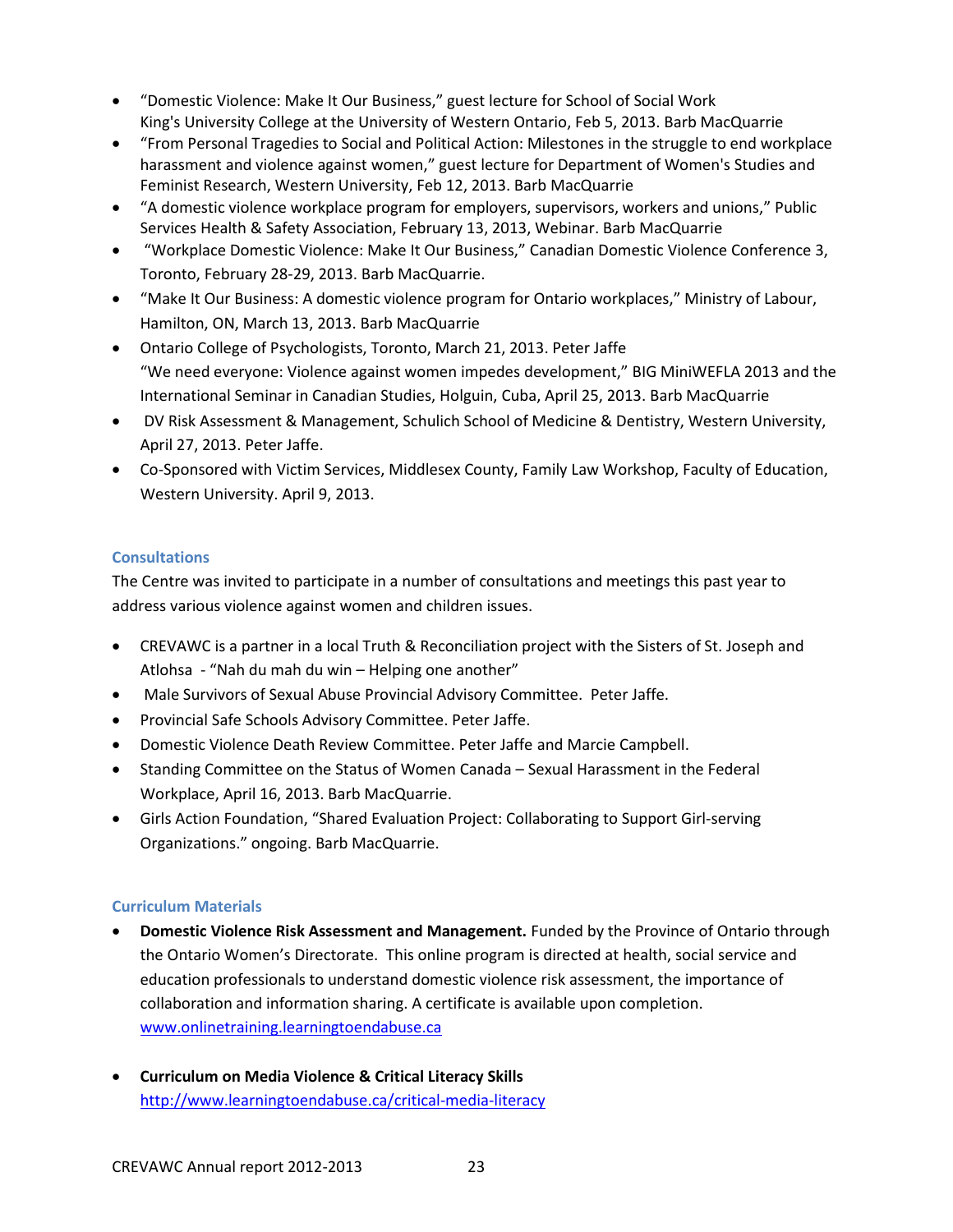- **Curriculum for Safe Schools and Sustainable Strategies** <http://www.learningtoendabuse.ca/learn/educators>
- **Curriculum for Healthy Relationships** [www.youthrelationships.org](http://www.youthrelationships.org/) and [www.toolsforchange.ca](http://www.toolsforchange.ca/)

## <span id="page-23-0"></span>**Community Forums Hosted by CREVAWC**

As part of the Centre's mandate to pursue research questions and create a community dialogue to understand and prevent abuse the Centre facilitates forums throughout the year to further the discussion and enhance community knowledge.

- Sixth Annual Father's Day Breakfast, May 31, 2012, London Convention Centre.
- Knowledge Exchange, June 7, 2012, Faculty of Education. Guest Speaker Mary Ellen Turpel-Lafond.
- "Sex Workers' Voices Break The Silence", A Community Dialogue about Sex Work with Sex Workers, in partnership with Sexual Assault Centre London, Women's Community House, Middlesex-London Health Unit, Regional HIV/Aids Committee, June 8, 2012, Goodwill Industries.
- Truth & Reconciliation Forum, June 11, 2012, Faculty of Education Community Room.
- Research Day, "Promising Practices: Working With High Risk Men", in partnership with Changing Ways and the London Committee To End Woman Abuse, November 7, 2012, London Convention Centre
- CREVAWC Annual Meeting: November 12, 2012, Faculty of Education Community Room. Guest speaker: Dr. Claire Crooks.
- Neighbours, Friends and Families Workplace Champions Award Ceremony. February 15, 2013, Windermere Manor
- "Community Mobilization in Comparative Contexts", March 22, 2013 in partnership with RICE and Western Heads East, Faculty of Education Community Room. Guest speaker: Maimuna Kanyamala.

## <span id="page-23-1"></span>**Conferences and Knowledge Exchanges**

# **Domestic Violence Risk Assessment & Management Knowledge Exchange. Funded by Justice Canada. October 17-19, 2012, Faculty of Education Community Room, Western University.**

On October 17-19, 2012, the Centre for Research and Education on Violence Against Women and Children, at Western University, and the Centre for the Study of Social and Legal Responses to Violence, at the University of Guelph, co-hosted a national Knowledge Exchange on Risk Assessment, Risk Management and Safety Planning. The Knowledge Exchange was supported by the Victims Fund at the Department of Justice Canada. Seventy-six stakeholders from government, academic, community and justice sectors attended the Knowledge Exchange with at least one representative from each province and territory. All presentations and discussions were made available in French and English. The purpose of the knowledge exchange was to bring together professionals from across the country who work in the violence against women sector to begin a national dialogue that would also help facilitate the development of a national strategy that could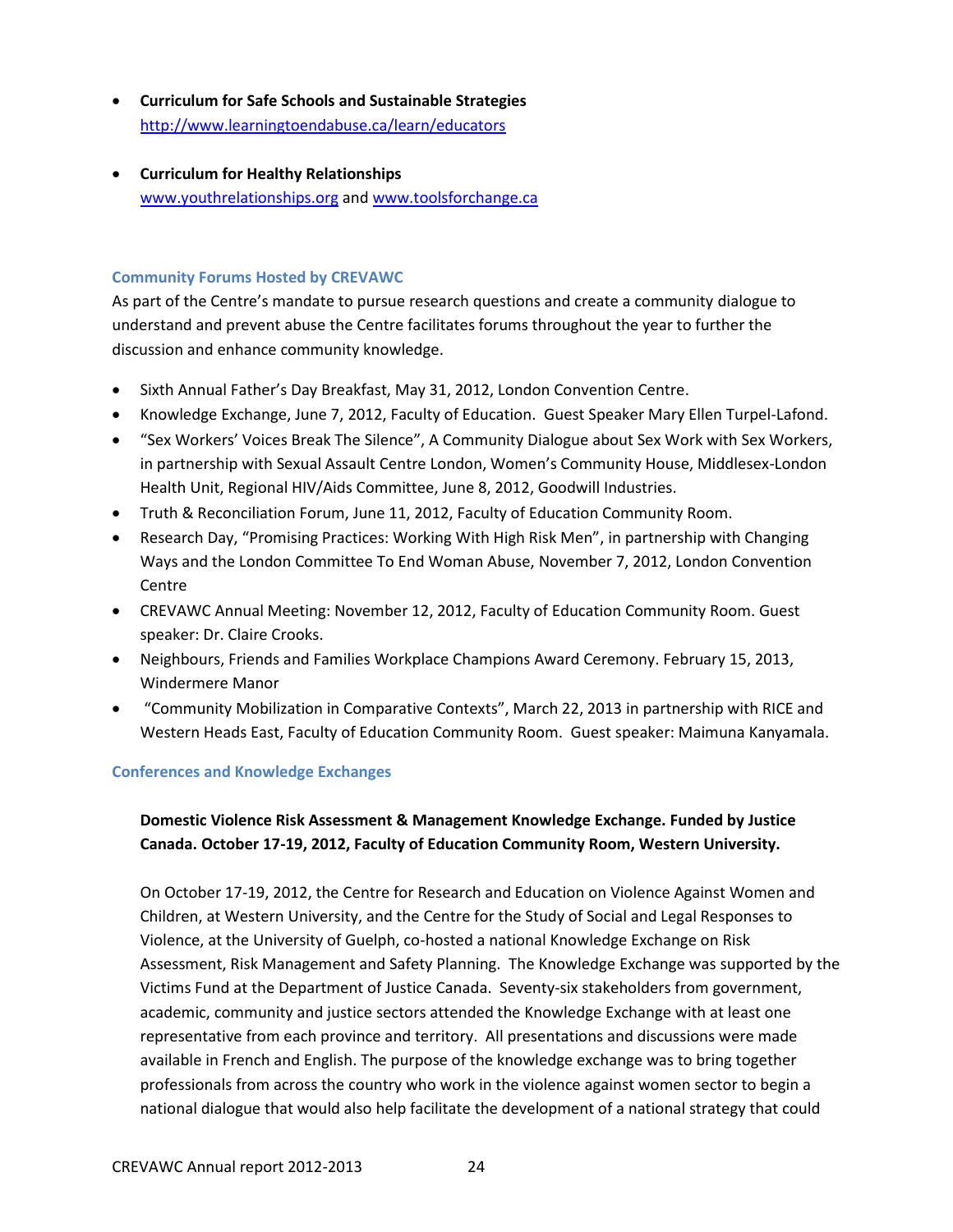comprehensively examine, address, and share the issues, challenges, and best practices in the area of risk assessment, risk management and safety planning. These research priorities have been identified and underscored through the work of domestic violence death review committees in Canada and elsewhere in the past decade

# **Domestic Violence in the Workplace Conference. (funded by SSHRC), October 16-17,2012, Hilton Hotel, London, Ontario.**

A number of speakers from across Canada, United States and Australia presented current research and resources regarding domestic violence in the workplace. More than 80 participants learned about domestic violence policies in workplaces in various countries and receive information and tools regarding risk assessment and management for workplaces. The conference was funded in part by a SSHRC Public Outreach grant. Resources from the conference are available on our website a[t http://www.learningtoendabuse.ca/learn/risk-management-threat-assessment](http://www.learningtoendabuse.ca/learn/risk-management-threat-assessment)

# **Human Trafficking Forum and Knowledge Exchange, March 5-6, 2013, Hilton Hotel, London, Ontario**.

The Learning Network's public forum on human trafficking drew nearly 200 people from across the province to learn more about this emerging issue. Speakers from British Columbia, Alberta, and Ontario shared information about policies, frameworks to address the issue from justice, social activist and helping perspectives. Presentations from the forum are available on the Learning Network website at [http://www.learningtoendabuse.ca/learningnetwork/learning-network-human](http://www.learningtoendabuse.ca/learningnetwork/learning-network-human-trafficking-forum)[trafficking-forum.](http://www.learningtoendabuse.ca/learningnetwork/learning-network-human-trafficking-forum) The forum was followed by a Knowledge Exchange with members of five Ontario Human Trafficking coalitions where participants shared information and ideas about how they have been addressing this issue in their communities, and sought ideas for moving forward. The day was facilitated by Mandy Bonisteel.

## <span id="page-24-0"></span>**COMMUNICATION AND KNOWLEDGE TRANSFER**

## <span id="page-24-1"></span>**Publications**

The Centre contributes knowledge transfer in the area of violence against women through the wide variety of articles they have written and published.

Baker, L; Campbell, M; Straatman, A.L. (2012) Overcoming barriers and enhancing supportive responses: The research on sexual violence against women. A resource document. Available at: [http://www.learningtoendabuse.ca/sites/default/files/LN\\_Overcoming\\_Barriers\\_0.pdf](http://www.learningtoendabuse.ca/sites/default/files/LN_Overcoming_Barriers_0.pdf)

Broll, R; Crooks, C; Burns, S; Hughes, R; Jaffe, P. (2013). Parental monitoring, media literacy, and media violence: A preliminary evaluation of the Fourth R Parent Media Violence Workshop. International Journal of Child, Youth & Family Studies, 4(2).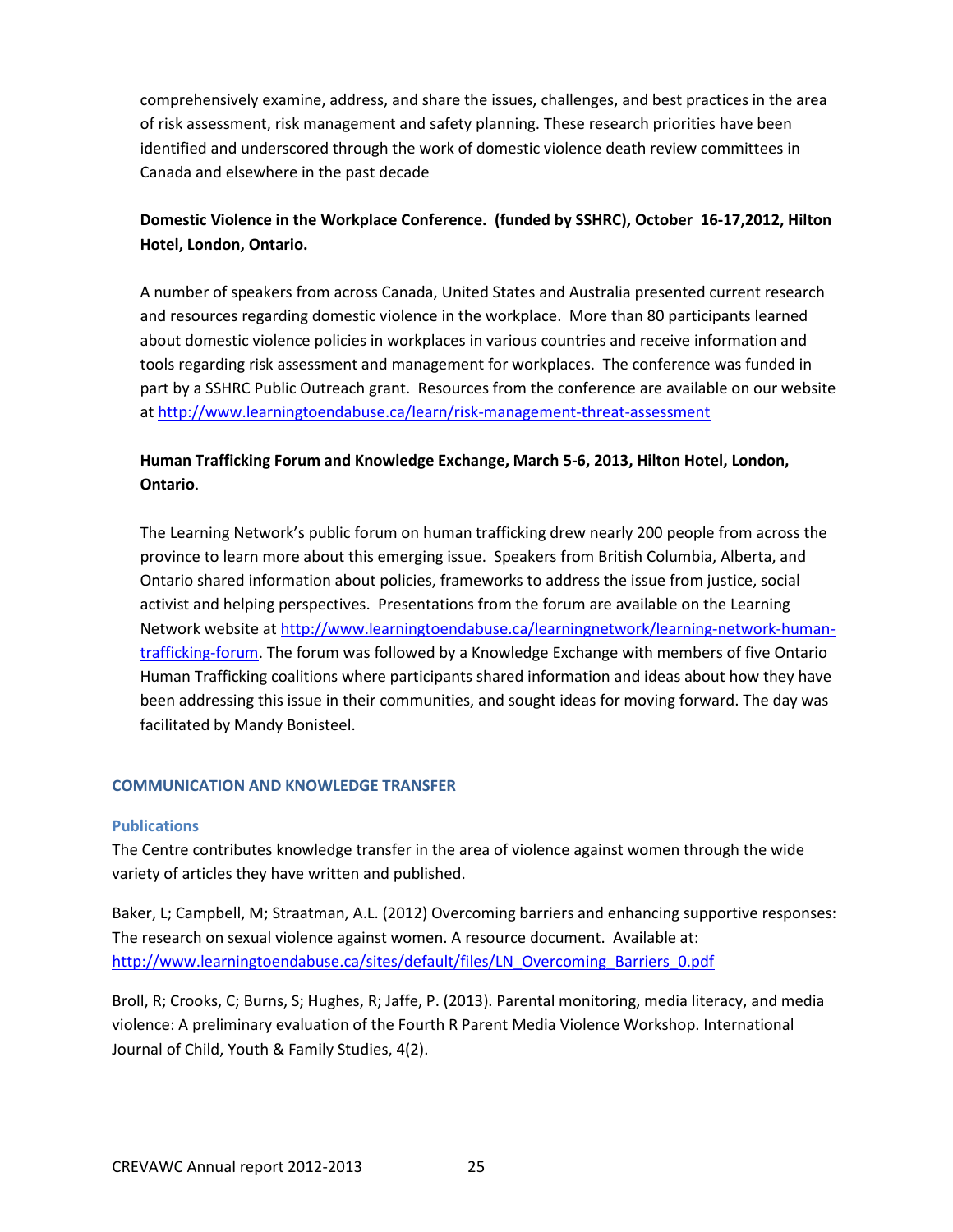Doucette, J; Pandori, J; Jaffe, P; Crooks, C. (2012) Respectful and responsible relationships: There is no App for that – The report of the Nova Scotia Task Force on Bullying and Cyberbullying. Education Law Journal, 22 (1) 93-103.

Hamilton, L; Jaffe, P; Campbell, M. (2012) Assessing children's risk for homicide in the context of domestic violence. Journal of Family Violence.

Jaffe, P; Campbell, M; Hamilton, L.A; Juodis, M. (2012) Children in Danger of Domestic Homicide. Child Abuse & Neglect, 36 (1) 71-74.

Jaffe, P; Campbell, M; Olszowy, L. (2013). Health care professionals' role in preventing child homicides in the context of domestic violence. Pediatrics Today, 9(1) 55-63.

Jaffe, P; Dawson, M. (2013) Developing a national collaborative approach to prevent domestic homicides: Domestic Homicide Review Committees. Canadian Journal of Criminology and Criminal Justice, 55 (1) 137-155.

Olszowy, L; Jaffe, P; Campbell, M; Hamilton, L. (2013) Effectiveness of risk assessment tools in differentiating child homicides from other domestic homicide cases. Journal of Child Custody, 10 (2) 185- 206.

Riley, K. M. (2012) *Violence in the lives of Muslim girls and women in Canada: Symposium discussion paper.* London, Ontario: Centre for Research & Education on Violence against Women & Children.

## <span id="page-25-0"></span>**Media Coverage**

The media highlights the activities and the events of CREVAWC. In addition, the Centre is called upon to respond to current community, provincial and national incidents that surround the issue of violence against women and children.

- London Free Press. Sorry isn't enough. B. MacQuarrie. Opinion column. June 9, 2012.
- The Londoner (Father's Day Breakfast) –Respecting women a matter of Leadership Thursday, June 14, 2012
- London Free Press. London's expertise travels. B. MacQuarrie. August 1, 2012
- CTV News. Interview re Workplace Domestic Violence. B. MacQuarrie. October 16, 2012
- Globe and Mail. Domestic abuse: Inviting men to be part of the solution. P. Jaffe. December 5, 2012.
- London Free Press. Sex trade: Do bad Johns make a good list? B. MacQuarrie. December 13, 2012
- London Free Press. Females age 15 to 24 more often victims of violent crime than any other group in Canada. B. MacQuarrie. February 28, 2013.
- The Globe and Mail Parsons case provokes larger debate about the law and policing of cyberbullying ( Rehtaeh Parsons in Cole Harbour, N.S. or Amanada Todd in Vancouver) – Saturday, April 13, 2013
- London Free Press. Role of sexual assault is being overlooked in Rehtaeh Parsons story. P. Jaffe, L. Baker – April 12, 2013